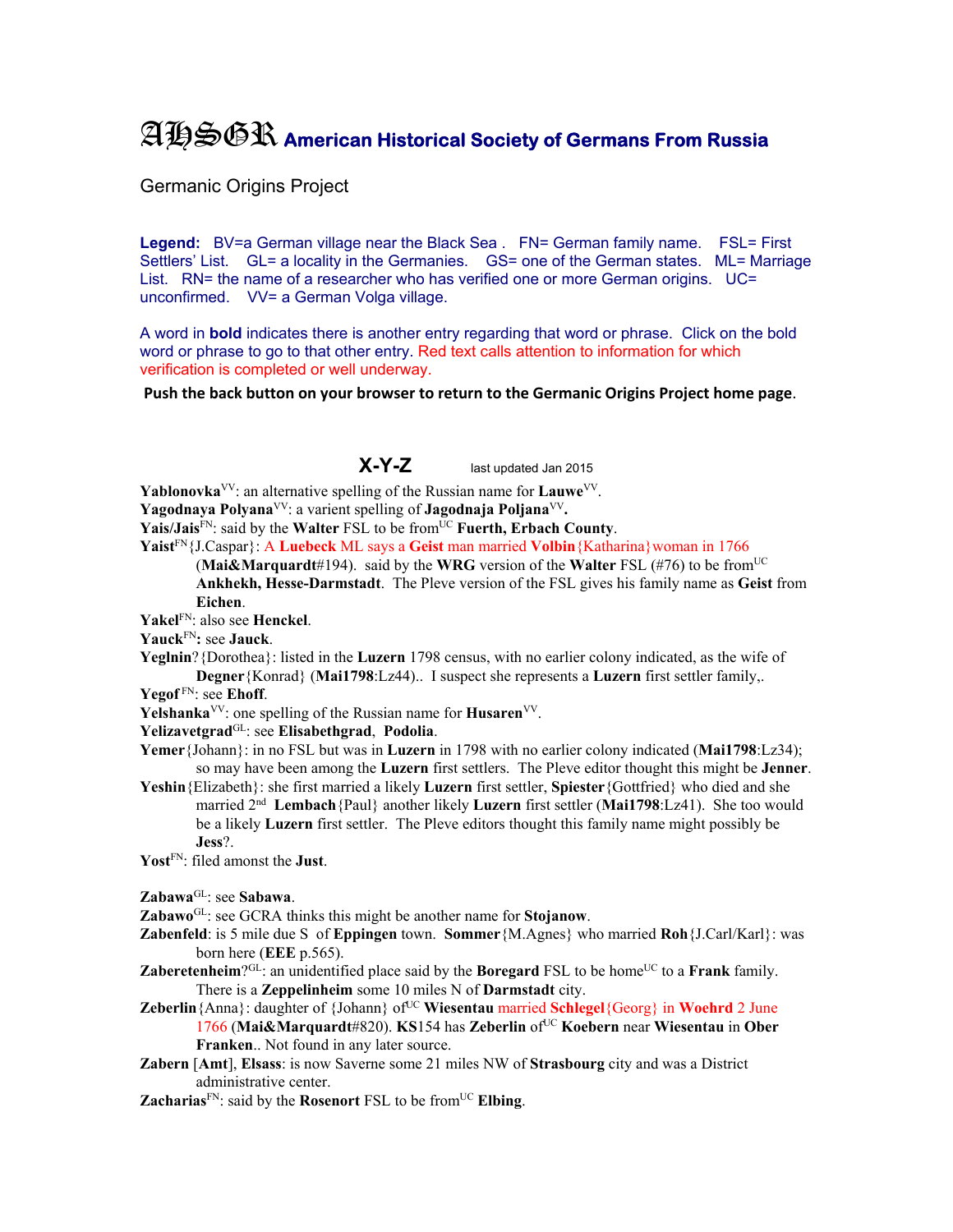**Zag**<sup>FN</sup>: said by the **Koehler** FSL to be from<sup>UC</sup> **Mondsee**?, **Oesterreich**. I could not find this family name in the 1798 censuses.

**Zahlberger**FN: see **Zahlherger**.

- **Zahlendorf**<sup>?GL</sup>, **Bamberg** [Bishopric]: an unidentified place said by the Brabander FSL to be home<sup>UC</sup> to a **Jung** family. This might be Saltendorf some 11 miles SSW of **Bamberg** city.
- **Zahlherger**<sup>FN</sup>: said by the **Norka** FSL to be from<sup>UC</sup> **Hessen** (no locality mentioned). Spelled **Zahlberger** in the 1775 census.
- **Zahmen, Riedesel Barony**: is 13 km SSE of **Lauterbach** and said to be home<sup>UC</sup> to **Keis**{Jacob} who married **Schraaff**{Gerdrauth} 10 May 1766 in **Buedingen** (**Mai&Marquardt**#628).
- **Zahn**{Christine/M.Christine}: said by **KS**165 and proven by **Gieg1** to be the wife of **Eidemueller/ Eidmueller**FN {J.Martin} of **Balzer FSL (#1**). For 1798 see **Mai1798**:Br30, 51 and Mr4.
- **Zahn**{LudwigWilhelm}: married **Losch**{Charlotta} in **Luebeck** 20 Aug 1766, both said to be from **Darmstadt** territory (**Mai&Marquardt**#290). **KS**165 says he came from **Wallau** in the **Taunus**. Said by the Recruiter Beauregard list to have come from<sup>UC</sup> Wirbelau (Lk19). He was in **Biberstein** in 1789 & 1798 (**Mai1798**:Mv2521 & Bb27); not found in any FSL, no earlier colony mentioned; they may well have been among the **Biberstein** first settlers.
- **Zahn**<sup>FN</sup>{Nicolaus}: some time in 1766 in **Oranenbaum** he, wife{ Julliana} and 4 children took transport for the **Volga**, on which trip the wife and the youngest son died (**T**2349-2354). By 3 Aug 1767 he, new older wife {Margaretha}, and the 3 surviving children had settled at **Boregard** FSL #106, he said to be from<sup>UC</sup> Mirnas?. No further information,
- **Zahn**FN{Adam}: married **Schreyer**{Carolina} in **Rosslau** 28 May1765 (**Mai&Marquardt**#846). By 10 June 1766 he and wife {A.Barbara} had settled at **Graf** FSL 18 he said to have come from **Damice, Osterreich** and she from **Linz.** By 1798 {Barbara} the widow, maiden name **Wasinger**, was registered in **Graf** at #45, but said to be living and working in **Penza** (**Mai1798**:Gf45).
- **Zahn**<sup>FN</sup>{Andreas}: by 3 July 1767 he and wife {Eva} had settled at **Urbach** FSL #34 said to be from<sup>UC</sup> **Querfurt**, [**Kur**-]**Sachsen**. He was still in **Urbach** in 1792, 1796 and 1798 (**Mai1798**:Mv2907, 2908, 2911,Ur12, 29, Sf14, Fs35 and Ks112). In 1798 he was still in **Urbach** but as a widower (**Mai1798**:Ur19).
- **Zahn**<sup>FN</sup>{A.Barbara}: wife of {Adam} said by the **Graf** FSL #18 to be from<sup>UC</sup> Linz.
- **Zahn**FN{Heinrich/Philipp Heinrich}: On 4 July 1766 he, wife {Anna} and mother-in-law {Maria} arrived in **Russia** (**Kulberg**#259). By 12 July 1767 these there had settled at **Straub** FSL #38 he said to be fromUC **Ufoborn**?, **Kurpfalz**. In a daughter married **Kruse**{Christoph} in 1793 (**Mai1798**:Mv2866). In 1798 his widow **Buss**{Elisabeth} is now married to **Weisbrod**{Johannes} (**Mai1798**: Sr17).
- **Zahn**  $\text{FN}$ : said by the **Susannental** FSL to be from  $\text{UC}$  **Sanningen**?. I could not locate them or any descendants in **Mai1798**.
- **Zahn**<sup>FN</sup>{Andreas}: by 3 July 1767 he and wife {Eva} had settled at **Urbach** FSL #34 said to be from<sup>UC</sup> **Querfurt**, [**Kur**-]**Sachsen**. He was still in **Urbach** in 1792, 1796 and 1798 (**Mai1798**:Mv2907, 2908, 2911,Ur12, 29, Sf14, Fs35 and Ks112). In 1798 he was still in **Urbach** but as a widower (**Mai1798**:Ur19).
- **Zahn**{J.Adam Nikolaus}: **KS**165 says he was from **Marjos** near **Schluechtern**. No further information.
- **Zahn**{Niclolaus}: with wife {Johanna} and 4 children arrived in **Russia** no origin suggested. (**Kulberg**6847). No further information.
- **Zaisenhausen**GL, **Sinsheim** [**Amt**], **Baden**: is 10 miles SSW of **Sinsheim** city and proven by the **GCRA** to be home to the **Hertle** family which went to **Bergdorf** and **Rammel**/**Rumbel** family that settled in **Neudorf**. See the **GCRA** book for more.
- **Zander**FN{A.Elisabeth}: married **Heine**{J.Christian} 16 April 1766 in **Rosslau** (**KS**133 & **Mai&Marquardt**#949) By 19 Aug 1767 this **Hein** couple had settled at **Jost** FSL #34, he said to be fromUC **Kemberg**, **Sachsen**. Not identified in **Mai1798**.
- **Zander** FN: also see **Zuender**.
- **Zanderscha**{Eva}: **KS**:82 and 165 say this party of 3 from<sup>UC</sup> Mechlenburg in 1764 was sent on to the **Saratov** area as part of the group of colonists transported under the command of Captain Paykul and Cornet Rehbinder. I have not found them in any published FSL
- **Zandt**: go to **Sandt**.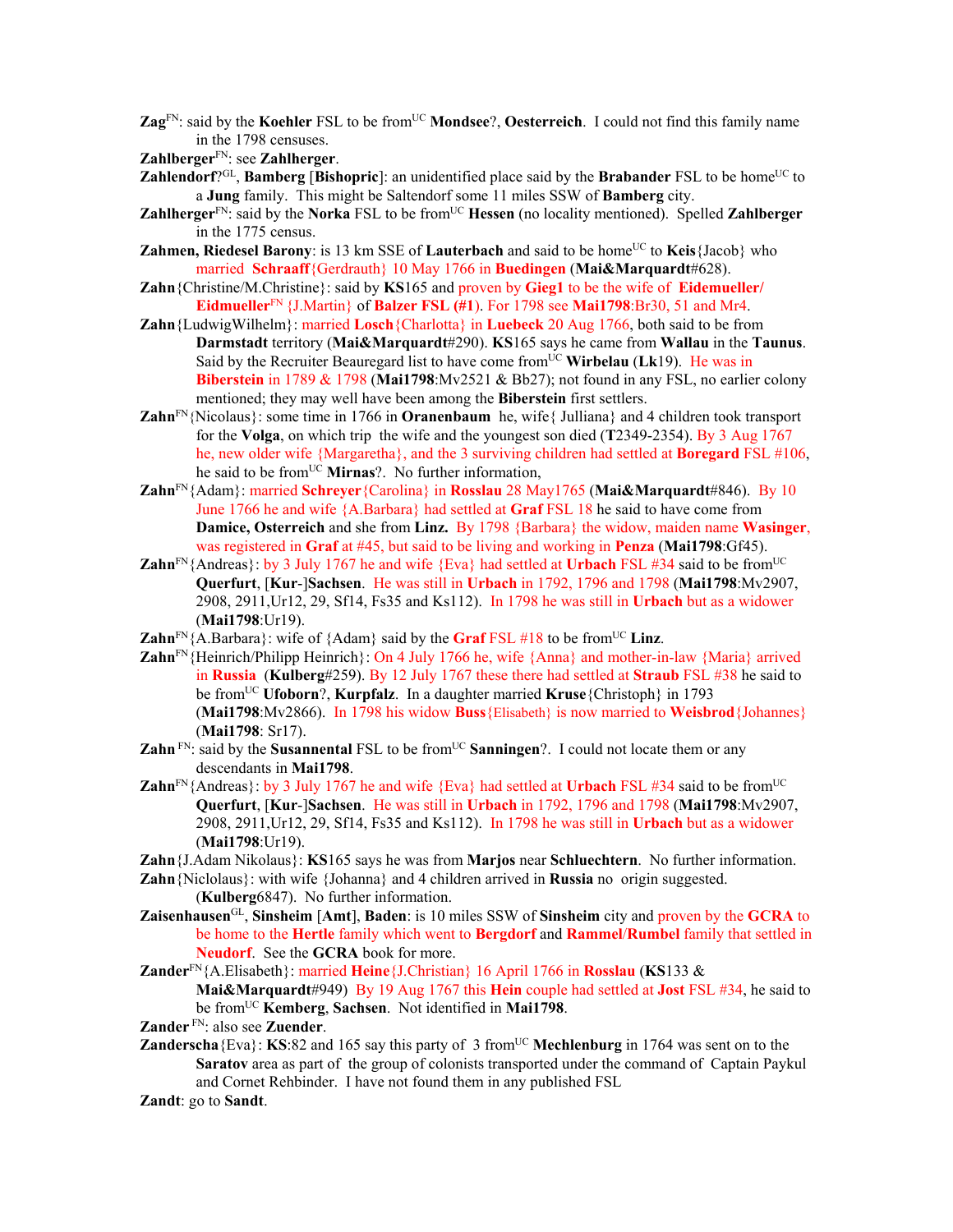**Zaner**?FN: said by the **Seelmann** FSL to be step-sons in the **Mueller**{Michael} household. I did not locate them or any descendants in **Mai1798**.

**Zang**{A.Elisabeth}: wife of **Langweiler**{Heinrich} in 1798 (**Mai1798**:212).

- **Zang**{Christian}: 2nd husband of **Ihl**{A.Maria} of **Zug** married her in 1772 (**Mai1798**:Mv3050, Sn23).
- **Zank**<sup>FN</sup>: said by the **Kano** FSL to be from<sup>UC</sup> **Gotterdorf**?. I could not find this family in the 1798 Volga censuses.
- **Zaper/Sapper**FN: married **Hoffmann**{Margaretha} in **Rosslau** 26 June 1766 (**Mai&Marquardt**#1033). **KS**135 & 152 incorrectly give the year as 1765. Not found in **Kulberg** or in **T**. By 15 July 1767 this **Zaper** couple had settled at **Leitsinger** FSL #72, he said to be fromUC **Kuelsheim**, **Bamberg** [**Bishopric**]. Also spelled **Sapper** in 1798 by which time he had died (**Mai1798**:Nk24).
- **Zastro**<sup>FN</sup>: said by the **Belowescher Kolonien** FSL to be from<sup>UC</sup> **Berlin**.
- **Zaumorje**<sup>VV</sup>: is one version of the Russian name for **Bangert**<sup>VV</sup>.
- **Zavelstein**GL, **Calw** [**Amt**]**, Wuerttemberg**: is 4 miles SSW of **Calw** city. It was proven by **GCRA** using **FHL**(1,528,491) to be where the **Bertsch** who went to **Bergstal** married his **Rexer** wife.

**Zavina**<sup>[?]FN</sup>: listed in the **Pobochnava** FSL so may have been from **Darmstadt** state.

- **Zdziechow**GL, [**Gnesen Kreis**], **Posen Department**, **South Prussia**: aka **Zdiechowo**, nka Zdziechowa. This must have been the parish center for **Engelhard** village.
- **Zdiechowo**GL: aka **Zdziechow**.
- **Zebrik**?, **Nassau**: an unidentified place said by the **Warenburg** FSL to be home<sup>UC</sup> to a **Hoffert** family.
- **Zech**{Christian}: **KS**165 says he came from **Gohran, Dessau Amt,** [**Sachsen-Dessau**}. No further information.
- **Zechow**, [**Kur**-]**Brandenburg**: is somme 66 km NNE of Berlin city centre, and was said by the **Stahl-am-Tarlyk** FSL to be home<sup>UC</sup> to the **Pisterling** family.
- **Zeck(e)lkausch**{Margaretha Christina}: married **Burchard**{Ernst Gottfried}in **Luebeck** 16 Oct, 1765 (**Mai&Marquardt**#36).
- **Zegendorf**GL**, Bamberg**: probably is Zeegendorf, **Bavaria**, some 7 miles ESE of the city of **Bamberg**; said by the **Preuss** FSL to be home to a **Lugarn**? family.
- **Zeh**{A.Margaretha}: married **Tag**{Johannes} in **Buedingen** 6 March 1766 (**Mai&Marquardt**#376). **KS**165 has  ${Haag}$ {Johann}. Not found in any later source.**Tag**<sup>FN</sup>: see **Haag**.
- **Zeh**{Susanna Friederica}: married **Jugger**{Albrecht} 6 March 1766 in **Buedingen**

(**Mai&Marquardt**#375).

**Zehe**{Barbara}: a widow who had married **Roesler**{Jacob} (who later settled in **Messer)** prior to their arrival in **Denmark** (**EEE** p.567).

**Zehender**FN: aka frau **Kies** of **Glueckstal**.

- **Zehlenroth/Zehlroth/Gemrot, Hesse-Darmstadt County**: said by the Walter FSL to be home<sup>UC</sup> to Dietz and **Roun** families.
- **Zehlroth**GL**, Hesse-Darmstadt**: see **Zehlenroth**.

**Zeidler**: go to **Zeitler.**.

**Zeifel**FN: see **Seibel**.

- **Zeigman**FN: the 1798 **Warenburg** census said this was the maiden name of frau **Werner** (**Mai1798**:Wr21).
- **Zeiher** FN: see **Ziller**.
- **Zeil**(?)<sup>GL</sup>, is an unidentified locality which, according to the **Frank** FSL, was in the state of **Erbach** and was homeUC to a **Schork** family**.** There is a Zell which is 3 miles N or **Erbach**.
- **Zeilaf**?, **Herrschaft von Gleichen**: an unidentified place said by the **Rosenheim** FSL to be home<sup>UC</sup> to the widow **Mueller**{A.Katharina} and her daughter.
- **Zeilard**<sup>GL</sup>: 10 km SE of **Darmstadt** city. Said to be home<sup>UC</sup> to **Cratzer**{Catharina M.}
- **Zeiler**<sup>FN</sup> said by the **Frank** FSL to be from<sup>UC</sup> **Marklkofen**, **Nuernberg**.
- **Zeiler**FN: this family name was found recorded in **Schlitz** marriage records 1762-1767; see **Flegel** trip.
- **Zeilhard**<sup>GL</sup>, **Hessen** is 4.6 miles SW of **Dieburg**, and is said by the **Roethling** FSL to be home<sup>UC</sup> to a **Kloster** family.
- **Zeilsheim**, [**Kurmainz**]: is now the westernmost neighborhood in Frankfurt-am-Main, and was said by the **Galka** FSL to be home<sup>UC</sup> to an **Ott/Otto** family.
- **Zeisdorf**<sup>GL</sup>: said by the **Ober-Monjou** FSL to be home<sup>UC</sup> to a **Betz** family. The only such place I could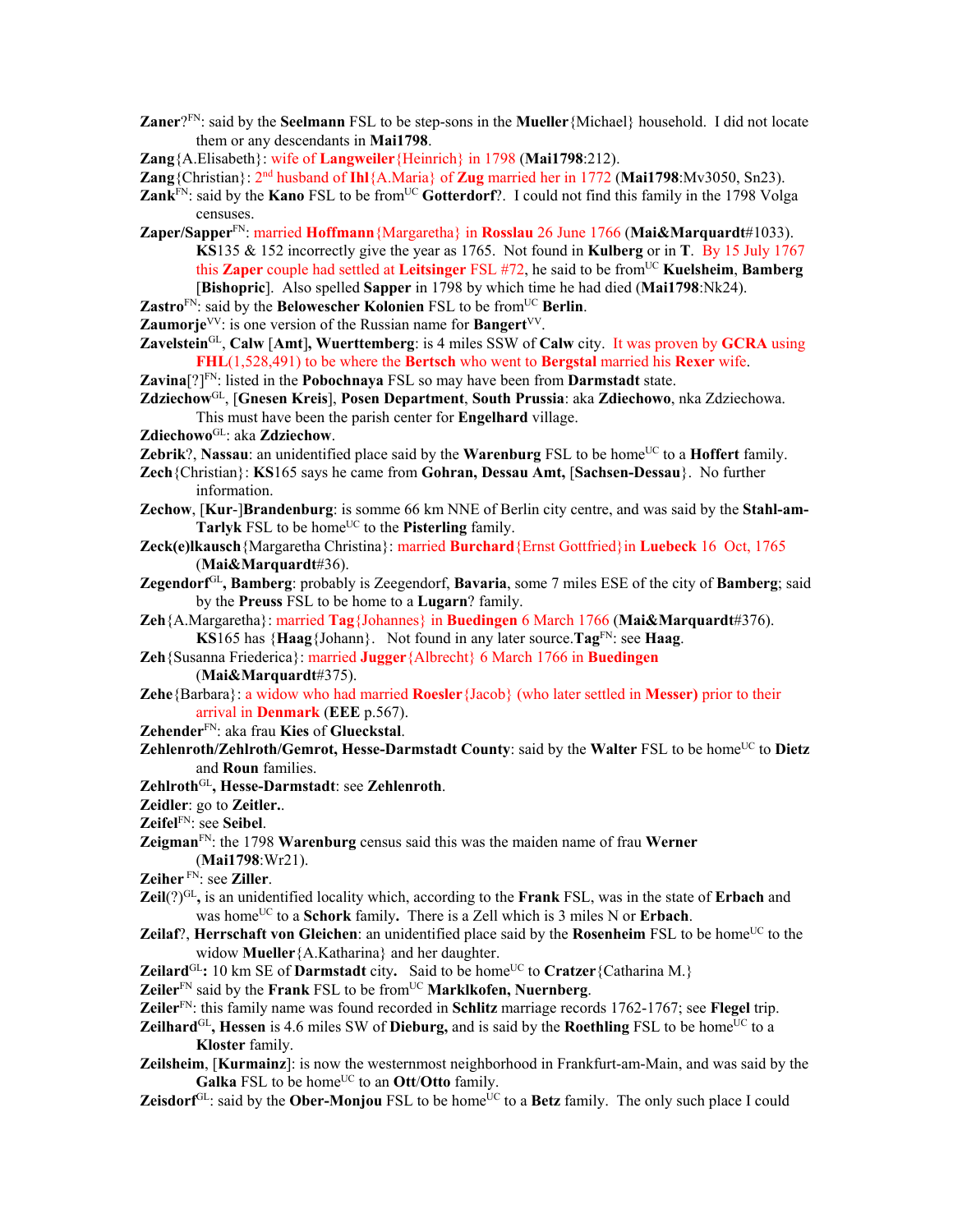find was 24 miles NE of **Erfurt** city, in that was then **Kursachsen**.

- **Zeisel/Zeiseler/Zeisler**FN{Karl/Carl}: Catholic, from either **Schwetzingen, Heidelberg Obeframt, Kurpfalz** or from **Falkenstein**, arrived at **Fridericia, Juetland Royal Province** in May 1760. With wife and 3 children by June 1763 he was last registered in **Denmark** in Dec 1764 (**EEE** p.651). By July 1766 they had settled in **Kamenka** FSL #28 which said he was from<sup>UC</sup> **Neustadtbei-Heide**(?)/**Neustadt-am-Heide**.
- **Zeiseler**FN: see **Zeisel**.
- **Zeiser**?FN: said by the **Boregard** FSL to be the maiden name of frau **Wuerz** and the family name of a stepdaughter in the household.
- **Zeiser**<sup>FN</sup>: said by the **Merkel** FSL to be from<sup>UC</sup> **Flensburg**, **Holstein.**
- **Zeiskam**<sup>GL</sup>, **Kurmainz**: said by the **Kukkus** FSL to be home<sup>UC</sup> to a **Baum** family. This may be the Zeiskam which is some 10 miles SW of **Speyer** city which was part of Kurmainz.
- **Zeiskam**GL, **Germersheim** [**Amt**], **Rheinpfalz**: said by both the 1816 **Kassel** census (#52) and **KS**:259 to be home<sup>UC</sup> to the **Faller** family. The same place as the previous entry, 40 years later.
- **Zeisler** FN: see **Zeisel**.
- **Zeitler/Zeidler**<sup>FN</sup>{Michel/J.Michael}: from<sup>UC</sup> **Burg Sinn** married in **Buedingen** 5 May 1766 **Schneider**{Elis.} also from<sup>UC</sup> **Burg Sinn** (Mai&Marquardt#616). [In those days **Burgsinn** was a **Thuengen** possession. –ed.] **KS**165 says **Burgsinn** was near **Gemuenden** By 20 July 1767 this couple with his brother had settled at **Krasnoyar** FSL  $#17$ , he said to be from<sup>UC</sup> **Dienheim.** In 1798 this couple was still living in **Krasnoyar** (**Mai1798**:Ks19).

**Zeidler**{Daniel}: widower from **Fuerth** married **Guenther**{Marg.} widow of {Daniel Friedrich} in **Woehrd** 25 April 1766 (**Mai&Marquardt**#777 & **KS**165). No further information.

**Zeitler**{J.Georg}: **KS**165 says he came from **Mittelsin** near **Gemuenden**. No further information.

**Zeitz/Seitz**FN{Hans Georg}: arrived at **Flensburg, Schleswig Royal Duchy** in Nov 1761. With wife and 4 children by June 1763 he was given permission to leave **Denmark** (**EEE** p.651). By July 1766 they had settled in **Reinwald** FSL #27 which said he was from<sup>UC</sup> **Tittling**?, **Wuerttemberg** [**Duchy**]. Spelled **Seitz** for two of their children in 1798 (**Mai1798**:Rh9 and Rw27).

**Zeitz**: also see **Seils**.

- **Zeitz**GL, [**Naumburg Bishopric**]: is some 15 miles SE of **Naumburg** city, and said by the **Paulskaya** FSL to be home<sup>UC</sup> to **Lehmann** and possibly **Winterburger**? families.
- **Zelbig** $(?)^{GL}$ : an unidentifed place said by the **Boaro** FSL to be home<sup>UC</sup> to a **Kratz** family.
- **Zelde**: go to **Felde**.
- **Zelelfeld**(?)<sup>GL</sup>, **Braunschweig**: an unidentified place said by the **Merkel** FSL to be home<sup>UC</sup> to a **Schredo**? family. There is a Clausthal-Zellerfeld, **Lower Saxony**, some 33 miles SSW of **Brunswick**.
- Zell<sup>FN</sup>: said by the Walter FSL to be from<sup>UC</sup> Burkan, Freie Adelprovinz der alten Ritter.
- **Zell**<sup>GL</sup>: an unidentified place said by the **Kano** FSL to be home<sup>UC</sup> to a **Raabe** family. Said by the **Mueller** FSL to be homeUC to **Dechert**, **Hoffmann**, **Klein**, **Kraemer**, **Lehmann**, **Rack**, **Schneider**, and **Tischler** families. Said by the **Seelmann** FSL to be home<sup>UC</sup> to a **Krug** family and perhaps to their **Schmidt**{J.Jacob} stepsons. There are at least 5 Zells in the Germanies including one 4 miles SW of **Alsfeld**, one 13 miles S of **Darmstadt** city and one, **Zell-bei-Michelstadt**, was 18 miles SE of **Darmstadt** city.
- **Zell**GL, [Hessen-] **Darmstadt** [Landgraviate]: said by the Mueller FSL to be home<sup>UC</sup> to an Ebel family. Same as  $2<sup>nd</sup>$  entry below.
- **Zell**GL, **Esslingen Oberamt**, **Wuerttemberg**: is a bit over 1 mile ESE of **Esslingen, Baden-Wuerttemberg**, and was home to a **Bauer** family that settled in **Hoffnungstal** leaving home in 1816.
- **Zell**GL, [,**Romrod Amt Hessen-Darmstadt Landgraviate**]: is some 4 miles SW of **Alsfeld, Hessen**, and said by the **Buedingen** ML to be home<sup>UC</sup> to a **Finck** man who in 1766 married a **Sein** woman; by 1767 this couple was in **Grimm**; Stumpp says **Zell** was near **Alsfeld** (**Mai&Marquardt#486**).
- **Zell**, [**Erbach County**]:  $GL$ : said by the **Shcherbakovka** FSL to be home<sup>UC</sup> to the **Muentermann** family. Zell was 9 km ESE of **Fraenkisch-Crumbach** and 10 km SE of **Brensbach**. This is the same place as the next entry.
- **Zell-bei-Michelstadt**, **[Erbach County**]: six miles ESE of **Fränkisch-Grumbach** and 4 miles N of **Erbach** city, and was where **Muntermann** and **Daab** married (**Gieg1**). Said by the **Frank** FSL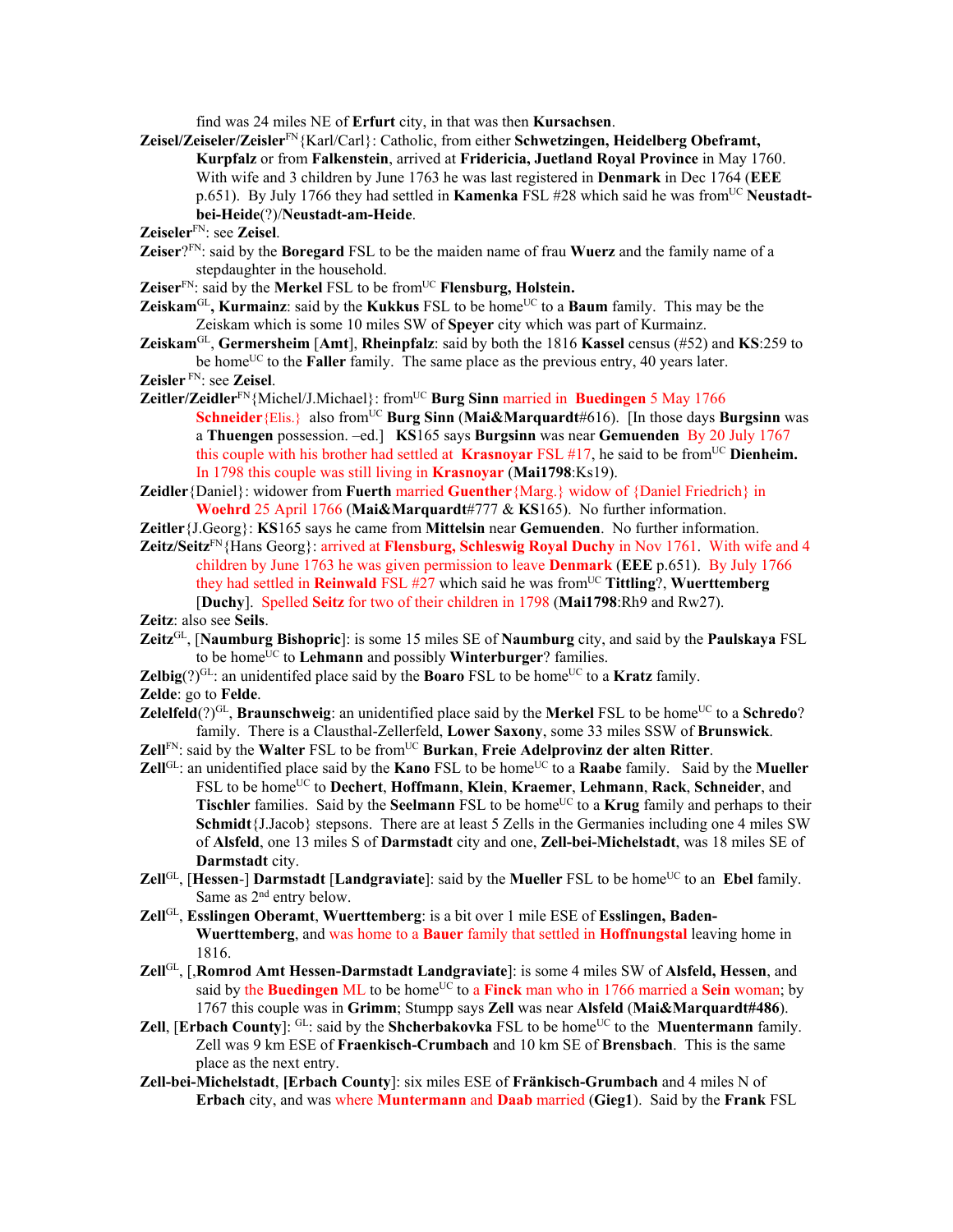(fk103) to be home to the **Schork** family. This is the same place as the previous entry.

- **Zell**?, **Grafschaft Erbach**: said by the **Rosenheim** FSL to be home<sup>UC</sup> to a Fleck family. This is the same place as the previous entry.
- **Zell**GL, **Rumrod Amt**, [Hessen-Darmstadt Landgraviate]: said by the Buedingen ML to be home<sup>UC</sup> to **Schmidt**{Eva E.} who married **Decher**{Nicolaus} in 1766 (**Mai&Marquardt**#477). By 1767 they were in **Mueller**.
- **Zella**?, [Kur-]Sachsen: is 32 km W of Dresden city and was said by the Schaefer FSL to be home<sup>UC</sup> to frau **Hildebrant**, and most likely the **Ziegler** step-children in the **Hildebrant** household, the children of frau Hildebrant by her first husband.
- **Zellenrode, Kursachsen**: said by the **Buedingen** ML to be home<sup>UC</sup> to the **Peuscher** widow who married **Becker**{Anton} and went to **Norka Mai** (**&Marquardt**#630). There is a **Zeulenroda**, then in **Reuss County**, 22 miles WSW of **Zwickau** city. **KS**:120 says instead she was from<sup>UC</sup> Sellnrod**bei**-**Gruenberg**, **Hessen**[-**Darmstadt**].
- **Zeller**FN: said by the **Messer** FSL to be the maiden name of one of the two frau **Meininger**.
- **Zeller**<sup>FN</sup>: said by the **Messer** FSL to be from<sup>UC</sup> **Isenburg** (no locality mentioned).
- **Zeller**{Catharina}: Lutheran from Rhien(?), mother of **Adler**{J.Wendel} who settled first in **Denmark** and then in **Grimm** (**EEE** p.333). With her son **Kerner**{Peter}, she had arrived at **Flensburg, Schleswig Royal Duchy** in June 1762 as the servant of **Ritz**{Martin} (**EEE** p.652). Not yet found in any published **Volga** FSL.

**Zeller**FN: see **Zellmer**.

**Zelline**GL: aka **Czelline**.

- **Zellingen**GL**, Wuerzburg**: is some 9 miles NW of Wuerzburg city, and said by the **Goebel** FSL to be home<sup>UC</sup> to a **Litzauer** and perhaps a **Kertzinger** family.
- **Zellmer**FN: listed by both the 1858 **Kassel** census (#148) and **KS**:494 without origin. Also spelled **Zoellmer** and **Zeller**. See the **GCRA** book for more.
- **Zeltenreich/Seltenreich/Seldenreich**FN{Friedrich}: from the **Pfalz** married **Grues**{A.Catharina} in **Danzig** 23 May 1765 (Mai&Marquardt#756). Said by the Moor FSL #10 to be from<sup>UC</sup> **Kurpfalz** (no locality mentioned). The family name was spelled **Seltenreich** in 1798 (**Mai1798**:Mo18,25). **KS**:158 spelled her name **Grus**.
- **Zenbar**(?)<sup>GL</sup>, **Elsass**: an unidentified place said by the **Dietel** FSL to be home<sup>UC</sup> to a **Herger** and possibly a **Muck**? Family.
- **Zenberg**(?)<sup>GL</sup>, **Darmstadt**: an unidentified place said by the **Dietel** FSL to be home<sup>UC</sup> to a Lutz family.
- **Zenckert**FN: this family name was found recorded in **Winterhausen** marriage records 1760-1769; see **Flegel** trip.
- **Zengraf**<sup>FN</sup>: said by the **Pfeiffer** FSL to be from<sup>UC</sup> **Werdenberg**. Later spelled **Zenkgraf** (Mai1798:Pf07).
- **Zenker**FN: this widow (nee **Leib**?) died in **Glueckstal** and her origin in was proven by the **GCRA** using FHL 875,484; see their book for detail.

**Zenkgraf**FN: see **Zengraf**.

- **Zens** $\overline{GL}$ : is some 13 miles SSE of **Magdeburg**, and said by the **Katharinenstadt** FSL to be home<sup>UC</sup> to a **Bieberstein** family.
- **Zenter**FN: see **Zentner.**
- **Zentlaf**?GL/GS: an unidentified place said by the **Rosenheim** FSL to be home<sup>UC</sup> to a **Sack** family. This might be **Zeitlofs**?
- **Zentlof**?, **Herrschaft von Gleichen**: an unidentified place said by the **Rosenheim** FSL to be home<sup>UC</sup> to a **Sommer** family. This might be **Zeitlofs**?
- **Zentner**<sup>FN</sup>: said by the Kromm version of the **Jagodnaja Poljana** FSL to be from<sup>UC</sup> Zug Canton, **Switzerland,** sent here as an 1812 prisoner of war (p.35).
- **Zentner**{Florian}: **Corina Hirt, using FHL**#949097, proved he was born about 1720 in **Hamm**, **Eich Parish**, **Kurpfalz** (**CVGS**, Origins, Zentner). He arrived in **Russia** 22 July 1766 with wife {Catharina} and 2 sons (**Kulberg**#2469) which said he was Catholic from **Kurpfalz**. Not found in **T** . With new wife {Christina} and the two sons, by 20 Aug 1767 he had settled at **Seewald** FSL #24, he said to be from **Hamm, Pfalz**. For 1798 see **Mai1798**:Sw17.
- **Zentos**?: an unidentified place said by the **Rosenheim** FSL to be home<sup>UC</sup> to the **Scheidt**?or**Schendt**?{Johannes} family. This might be **Zeitlofs**?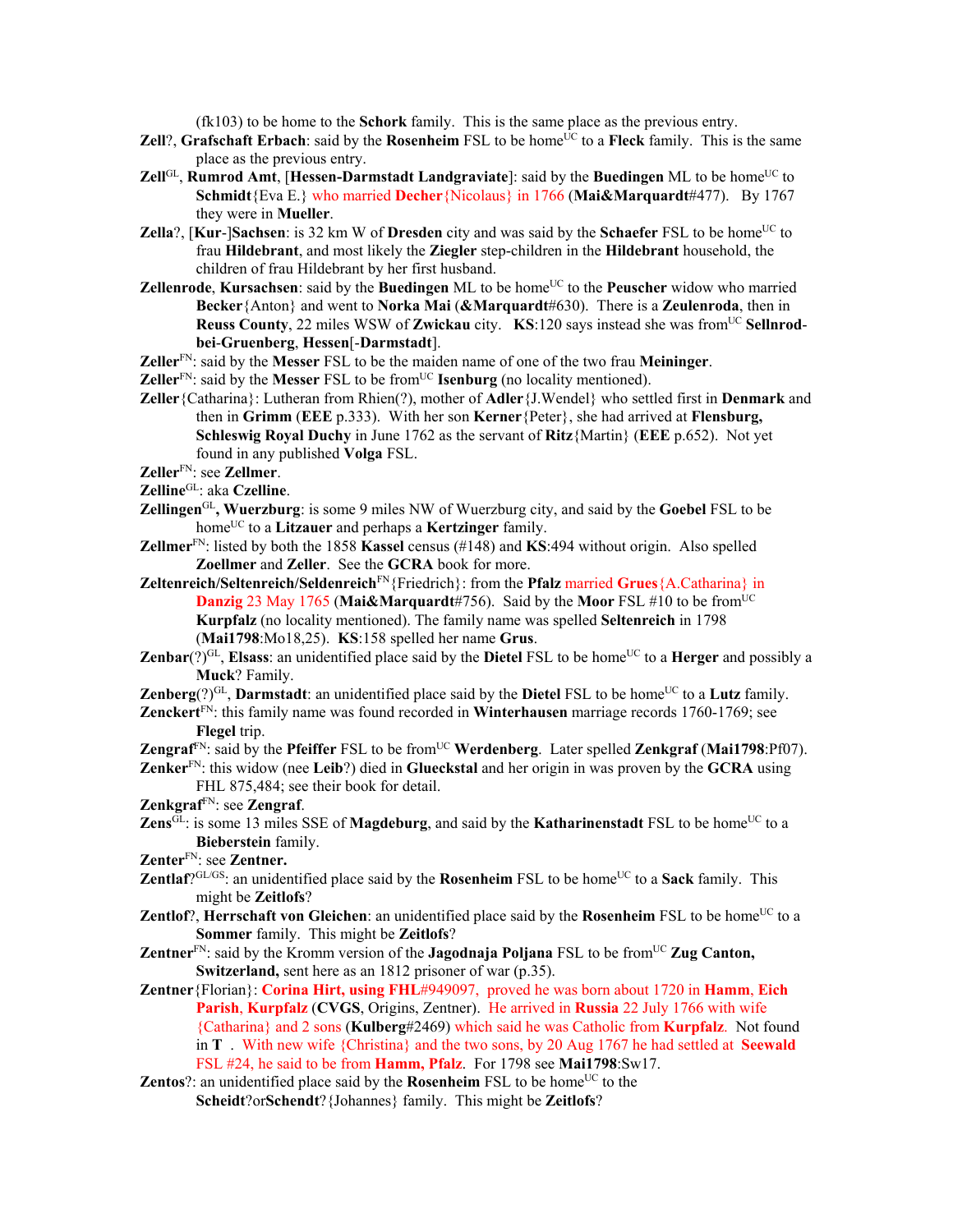## **Zeppelinheim**GL: see **Zaberetenheim**.

- [**Anhalt**-]**Zerbst** [**Principality**]: Zerbst city is some 66 miles SW of Berlin. In the 1760s it was the seat of the independent state called **Anhalt-Zerbst Principality** so Zerbst may refer either to the city or to the country. *None of the following entries mention a locality.* Said by the **Boaro** FSL to be homeUC to **Bartel**, **Beier**, **Belz**?, **Finken**?, **Holz**, **Kilz**?, **Kurt**, **Noak**?, **Quindt**, and **Werner** families. Said by the **Orlovskaya** FSL to be home<sup>UC</sup> to **Doeptor**, **Hancke**, **Hemrisch**, and **Kraus** families, and possibly to **Balzer** and **Goetz** families as well. Said by the **Paulskaya** FSL to be homeUC to **Kohlmeier**, **Milling**, **Petsch**, **Schulz**, **Seiftenberg**?, and possibly **Lobes** families. Said by the **Rohleder** FSL to be home<sup>UC</sup> to frau **Trautmann**. Said by the **Urbach** FSL to be home<sup>UC</sup> to a **Weinert** family and possibly to a **Markert** orphan girl and a **Pflaum**{Georg} step-son.
- **Zerfas**FN: both the 1816 **Kassel** census (#113) and **KS**:495 said this man disappeared in 1809-1812 and had come came fromUC **Danzig**, **West Prussia** . Also spelled **Zerfass**.
- **Zerfas**FN: also see **Zerfus.**

**Zerfass**: see **Zerfas**.

- Zerfus<sup>FN</sup>: said by the Preuss FSL to be from<sup>UC</sup> Stadhausen, Kur Trier.
- **Zerich**{Gertrud}: **KS**128 says she married **Franck**{Johann} in a civil ceremony in **Buedingen**. The **Buedingen** ML says the marriage took place 26 March 1766, and spelled her name {Gertraut} (**Mai&Marquardt**#463). I could not find them in any published FSL or in **Mai1798**.
- **Zerkla**FN: said by the **Franzosen** FSL to be the maiden name of frau **Rosingnole**.
- **Zern**<sup>FN</sup>: said by the **Dinkel** FSL to be from<sup>UC</sup> **Weske**(?), **Wuerttemberg**.
- **Zerr**{Heinrich}FN: mentioned in the 1798 **Straub** census, his widowed and remarried **Laut** wife, as "having lived in **Kukkus**" but I could not find him in any FSL (**Mai1798**:Sr34). See **Debus**.
- **Zerzog**{Marianna Antoniana}: married **Volette** (both French) in **Rosslau** 8 April 1766
	- (**Mai&Marquardt**#912). No later information.
- **Zesch**{Christoph}: **Dessau** archival records say he, age 22 from **Gohrau**, [Anhalt-]**Dessau** [**Principality**] was going to **Russia** (**Mai&Marquardt**#1174). **KS**165 says he was heading for **Leichtling**, but he was not found in any FSL or later record.
- **Zeuerschekampf**GL: see **Zeyerskampen**.
- **Zeulenroda**GL, **Reuss County**: is now in **Thueringen** some 36 miles E of **Saalfeld**, and said by the Kromm version of the **Jagodnaja Poljana** FSL to be home<sup>UC</sup> to a **Nagler** man who came here later than the first settlers (p.137). Also see. **Zellenrode**.
- **Zeunges**FN: this family name was found recorded in **Schotten** parish records for many generations prior to 1767; see **Flegel** trip.
- **Zeutsch**<sup>FN</sup>: said by the **Boaro** FSL to be from<sup>UC</sup> **Rosenfeld**, **Dessau**. I could not find this family in the 1798 Volga censuses.
- **Zeyerniederkampen**GL: see **Zeyerskampen**.
- **Zeyerskampen**GL, **Elbing Amt**: probably is now Kepiny Male or Kepiny Wielkpe, **Poland** and was some 7 to 8 miles NW of **Ebling** city. Said by the **Tiege** FSL to be homeUC to the **Hamm**{Martin}and {Michael} and, **Wiebe** families. Also spelled **Zeuerschekampf**, **Zeyerniederkampen** and **Zeyersvorerkampen**: these may refer to the same place or to small neighboring places.

**Zeyersvorerkampen**GL: see **Zeyerskampen**.

- **Zgierz Kreis**, **Warschau Department**, **South Prussia**: was 72 miles SW of **Warsaw**, just NW of **Lodz**, **Poland**.
- **Zhitomir**GL: see **Faustindorf**, **Volhynia**.
- **Zibarius**? $F_N$ : said by the **Boaro** FSL to be from<sup>UC</sup> **Penzlin**, **Mecklenburg**. Spelled **Ziborius** in 1798 (**Mai1798**: Bx30).
- **Ziborius**FN: see **Zibarius**.
- **Zickwerder**GL, **Wirsitz parish, Posen Department, Preussen**: nka Zulawka Mala, is some 2.5 miles SE of **Wirsitz**. Proven by **GCRA** as the birthplace of most of the children of a **Teske** settler in **Neudorf**. See the **GCRA** book under **Teske**{Christian} for more.

**Ziebart**{Johann+w+1c}: **Kulberg**44 said he was from **Polen**. Not in T or in any published FSL. **Ziechau**GL: see **Zige**.

**Ziedler**{David}: a widower of **Fuerth** married **Guenthner**{Margaretha} widow of **Guenthner**{Daniel F.} also of **Fuerth** 25 Apr 1766 in **Woerd** (**Mai&Marquardt**#777). No further information.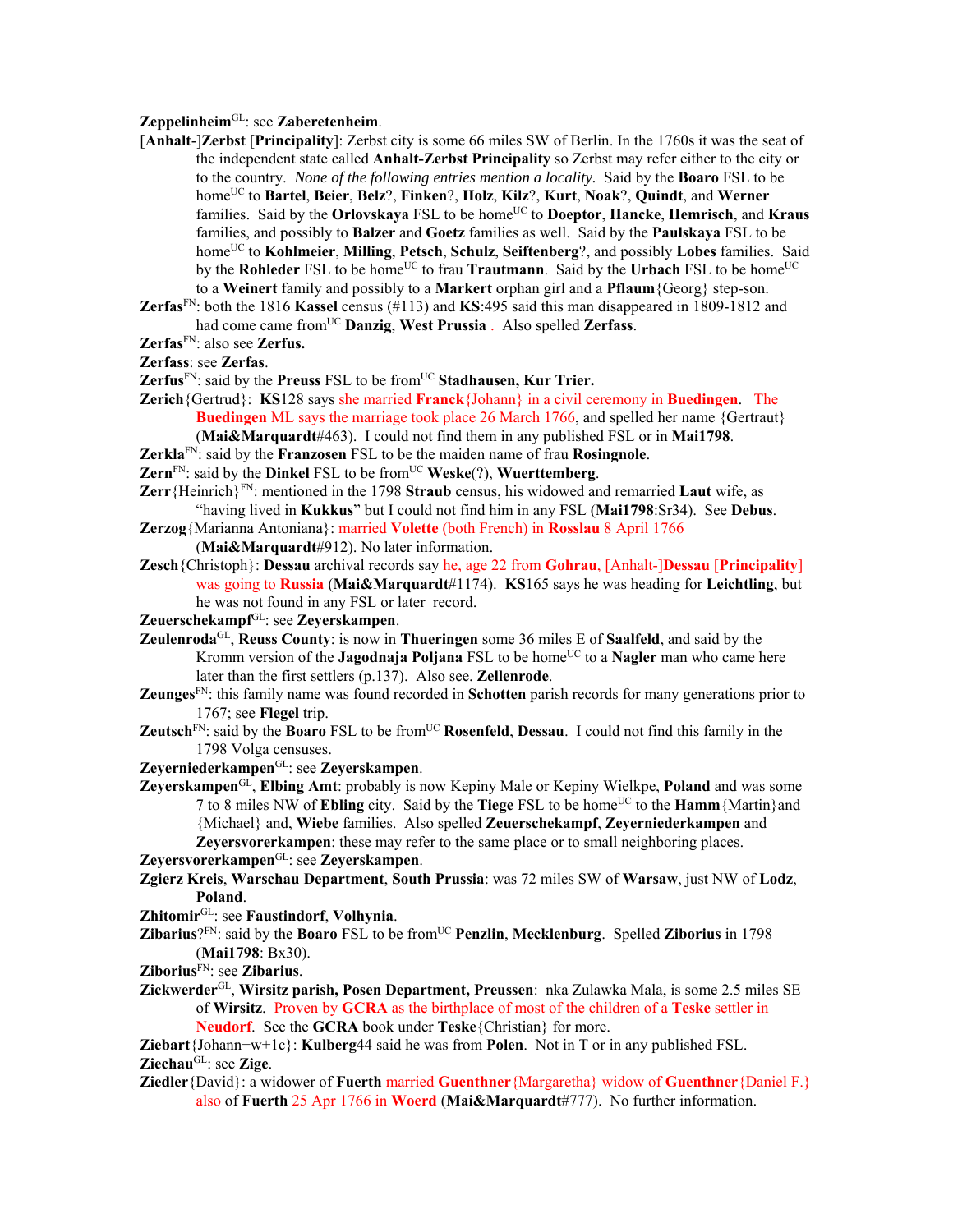- **Ziedor**(?)<sup>GL</sup>, **Holstein**: an unidentified place said by the **Dinkel** FSL to be home<sup>UC</sup> to a **Wulf** family. There were at least 5 **Seedorfs** in **Holstein**.
- **Zieg**FN{Philipp}: said by **Kuhlberg3019** and the **Balzer** FSL to be from **Isenburg** (**Bonner**{Wayne} proved that both Zieg and his bride **Horr**{Magdalena} were baptized and married in **Huettengesas**, **Isenburg**[**-Meerholz County**]. For 1798 see **Mai1798**:Bz4 and 75. For more detail go to http://cvgs.cu-portland.edu/origins/z/zieg\_balzer.cfm.
- **Zieg**FN{J.Georg & Kaspar}: said by **Kuhlberg 1785 & 1786** and the **Messer** FSL to be fromUC **Isenburg**  and the family name of the brother-in-law of one of the two Zieg men was given as **Holland**. **Bonner**{Wayne} proved that these two brothers were baptized in **Huettengesas**, **Isenburg**[- **Meerholz County**] and both married in **Eckartshausen**, **Isenburg**[-**Marienborn County**]: on 5 March 1766 {J.Georg} married **Bohn**{Catharina} born there while {Kaspar} married **Schibel**{Catharina}. For more detail go to http://cvgs.cu-portland.edu/origins/z/zieg\_balzer.cfm.

**Ziegel**GL, [**Fulda Bishopric**]: is 3 miles SSW of **Fulda** city, and said by the **Neidermonjou** FSL to be homeUC to a **Riebe** family. Kuhlberg said this was [sic] in **Hanau**.

**Ziegelei** GL: see **Ziegesee**.

- **Ziegelmeier**FN: said by the **Louis** FSL to be fromUC **Oettling**, **Baden-Durlach**.
- **Ziegemann**FN: said by the **Hoelzel** FSL to be fromUC **Treunitz**, **Bamberg** [**Bishopric**]. For 1798 see **Mai1798**:Hz9 (where the maiden name of frau Ziegemann is given as **Koerner**), 30, 41, 42, and Bn25.
- **Ziegenbach**<sup>GL</sup>: an unidentified place said by the **Neidermonjou** FSL to be home<sup>UC</sup> to a **Schaefer**{Christian} family. Kuhlberg said this was in **Hessen**; if that is correct this must really have been the next entry; if not there is a Ziegenbach 19 miles ESE of Wuerzburg city which would have been either in the Wuerzburg Bishopric or Castell County.
- **Ziegenberg**GL, [**Hessen-**]**Darmstadt**: probably is some 16 miles NNW of **Frankfurt-am-Main**. Said by the **Dinkel** FSL to be homeUC to a **Gries** and possibly a **Kraemer** family. Said by the **Dietel** FSL to be homeUC to a **Wambold** family. Said by the **Preuss** FSL to be home to an **Klamm** family.
- **Ziegenhagel**<sup>FN</sup>: both the 1816 **Kassel** census (#86) and **KS**:495 said this family came from<sup>UC</sup> Poland, no locality indicated. See the **GCRA** book for more.
- **Ziegenhain**, [**Hessen-Kassel Landgraviate**]: is 17 km NNW of **Alsfeld** and 32 km WNW of **Bad Hersfeld**.
- **Ziegesee**?,  $\kappa$ **Kur-** $\beta$ **Prandenburg**: an unidentified place said by the **Urbach** FSL to be home<sup>UC</sup> to frau **Schulzen**. I could not find a Ziegesee in lands that were Kurbrandenburg, but there were two **Ziegelei**s there.
- **Ziegeser**?<sup>GL</sup>, [**Kur-**]**Brandenburg**: an unidentified place said by the **Jost** FSL to be home<sup>UC</sup> to an **Arndt** family.
- **Ziegler**FN{J.Georg}: Lutheran, from **Speck/Spoeck**, **Staffort Underamt, Karlsruhe Oberamt, Baden-Durlach Margarviate** (**EEE** p.653). **Corina Hirt** proved he on 14 Mar 1756 married **Wenz/Wentz**{M.Elisabeth in nearby **Graben** where their 4 children were born and baptised (**CVGS**, Origins, Ziegler) . They arrived at **Schleswig** city in July 1761. He then died in **Rendsburg**. His widow {M.Elisabeth} the sister of **Wentz**{Peter}, and her 4 children got together with **Keller**{Georg Michel} in Dec 1762. In June 1763 they requested permission to leave **Denmark**. Before leaving for **Russia**,Keller married **Wentz**{M.Elisabeth} the widow of **Ziegler**{J.Georg} (**EEE** p.653). Not found in **Kulberg** or in **T**. By 15 April 1765 they had settled at **Dobrinka** FSL #22 and #22a. For 1798 see **Mai1798**:Db12.
- **Ziegler**FN{Ludewig/Ludwig H.}: Corina **Hirt** using LDS film#1346070 proved he was born and baptized in **Bitzfeld**, **Wuerttemberg Duchy** in Dec. 1722; she names his parents (**CVGS**, Origins, Ziegler). Lutheran, from **Wuerttemberg** [**Duchy**] arrived at **Schleswig** city, **Schleswig Royal Duchy** in May 1761; with wife {A.Catharina}, and 3 children, he regested permission to leave **Denmark** in May 1765 (**EEE** p.653). Not found in **Kulberg** or in **T**. By April 1766 they were settled in Galka FSL #42, which said he was from<sup>UC</sup> Bitterfeld[sic], Wittenberg[sic]. For 1798 see **Mai1798**:Gk6, 62.
- **Ziegler**FN: according to the **Goebel** FSL this was the maiden name of the wife of, and the family name of the mother-in-law of, Haberkorn from<sup>UC</sup> Tating, Kurmainz.

**Zieg**FN: see **Zies**?.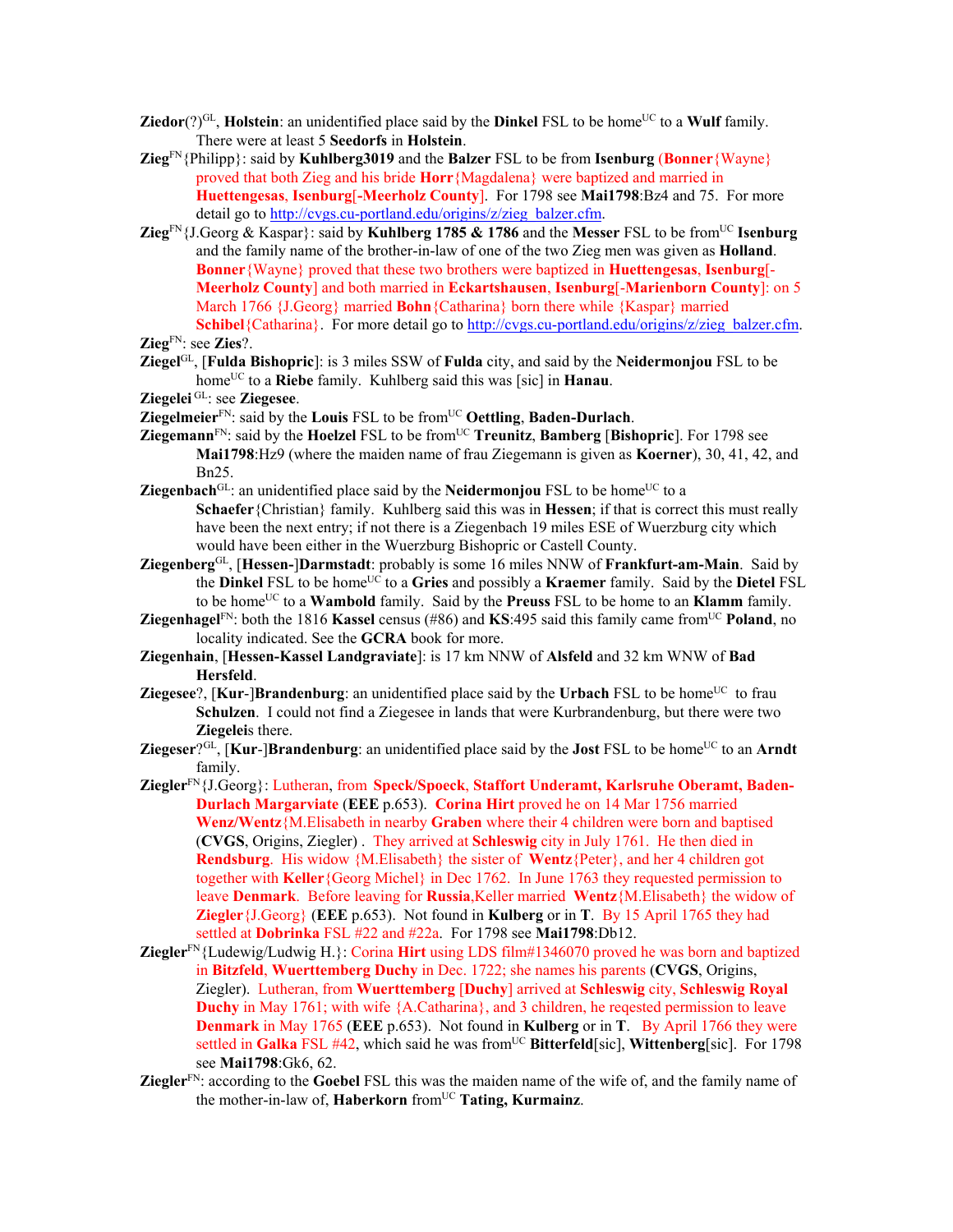- **Ziegler**FN: arrived in South Russia in 1819; later settled **Gueldendorf, Odessa**; family records found by **Curt Renz** in **Sigmarswangen, Sulz Oberamt, Wuerttemberg**. **KS**:495 had mistakenly said this family went to **Glueckstal**; see the **GCRA** book for a bit more detail.
- **Ziegler** {Georg}<sup>FN</sup>: both the 1816 **Kassel** census (#32, 33) and **KS**:495 said this family came from<sup>UC</sup> **Hilsbach**, **Sinsheim** [**Amt**], **Baden**. Using **FHL**#1,189,097, the **GCRA** verified this origin. See their book for more. This family would include frau **Meier**{Adam}.
- **Ziegler**<sup>FN</sup>: said by the **Koehler** FSL to be from<sup>UC</sup> **Fulda** (no locality given), and his frau's maiden name was given as **Ernst** (no origin given). . The 1798 census gives the same maiden name (**Mai1798**:Kl150).
- **Ziegler**<sup>FN</sup>: said by the **Norka** FSL to be from<sup>UC</sup> **Hessen** (no locality given). For 1798 see **Mai1798**:Nr4.
- **Ziegler**<sup>FN</sup>: said by the **Pfeiffer** FSL to be from<sup>UC</sup> **Arnstein**. Kuhlberg gives the state as **Wuerzburg**.
- **Ziegler**<sup>FN</sup>: said by the **Pfeiffer** FSL to be from<sup>UC</sup> **Wuerzburg** no locality indicated, however Mai and Marquardt say this source indicates that Ziegler came from<sup>UC</sup> secular property belonging to the cloister **Flatum**, while his bride came from<sup>UC</sup> secular property belonging to the cloister **Fulda** (I have not yet identified either place ... rak) (**Mai&Marquardt**:#594). The **Buedingen** ML says this man of **Ornshausen** married in 1766 a **Voll** woman of the same place (**Mai&Marquardt**:#594).
- **Ziegler**FN: said by the **Schaefer** FSL to be step-children in the **Hildebrant** household, the children of frau Hildebrant (who was said to come from<sup>UC</sup> Zella?, [Kur-]Sachsen) by her first husband who died enroute to Russia.
- **Ziegler**{Joh.}: **KS**156 says he married **Franck**{Joh.}. No further information.
- **Franck**{Joh.}: **KS**156 says she married **Ziegler**{Joh.}. No further information.
- **Ziegler**FN: this family name was found recorded in **Tann** marriage records 1762-1767; see **Flegel** trip.
- **Ziegler**FN: also see **Zigler**.
- **Ziel**FN: see **Zilch**.
- **Ziemann**<sup>FN</sup>: said by the 1798 **Merkel** census to be the maiden name of the wife of **Schmidt**{Anton} of **Seewald** (**Mai1798**:Mr26).
- **Ziepel**GL,  $[Kur-]$ **Sachsen**: is some 15 miles NW of **Zerbst** city and said by the **Jost** FSL to be home<sup>UC</sup> to a **Stichler** family.
- **Zier**FN: see **Siehr**.
- **Zieras**?FN: said by the **Jost** FSL to be fromUC **Aschbach**, **Andechser Reid**?. I could not find this family in the 1798 Volga censuses.
- **Zierburg**?, [**Hessen**-]**Darmstadt** [**Landgraviate**]: an unidentified place said by the **Warenburg** FSL to be home<sup>UC</sup> to the **Klamm** {Michael) family.
- **Zierkoebel**FN: see **Zuergiebel**.
- **Zies**?  $FK$ : said by the **Warenburg** FSL to be from<sup>UC</sup> **Pak**?, **Kurpfalz**. Spelled **Tysysh**? in 1788 (**Mai1798**:Mv2980) and **Zieg** in 1798 (Dn4).
- **Zifler**FN: said by the **Warenburg** FSL to be fromUC **Neunbach**?, **Hessen**-]**Darmstadt** [**Landgraviate**], with a **Mitzig**? stepson in the household. They probably had died prior to the 1798 Volga censuses.
- **Zige/Zuchau/Ziechau**GL, **Danzig** [**Free Imperial City**]: an unidentified place said by the the **Rohleder** FSL to be home<sup>UC</sup> to **Weber**{Georg} and {Tomas families.
- **Zigeser**?GL: an unidentified place said by the **Paulskaya** FSL to be home<sup>UC</sup> to **Peise**?, and possibly **Machelmann** families.
- **Zigler/Ziegler**<sup>FN</sup>: said by the **Norka** FSL to be from<sup>UC</sup> **Hessen** (no locality mentioned). Later spelled **Ziegler** (**Mai1798**:Nr4).
- **Zilch**<sup>FN</sup>: see **Zilg**. said by the **Norka** FSL to be from<sup>UC</sup> **Hessen** (no locality mentioned). Spelled **Ziel** in the 1775 census. Later spelled **Zilg** (**Mai1798**:Nr157, Mv2027, Ko29).
- **Zilers/Sielers**(?)<sup>GL</sup>, **Lothringen**: an unidentified locality said by the **Rothammel** FSL to be home<sup>UC</sup> to a **Regezer**? family.
- **Zilg**<sup>FN</sup>: said by the **Norka** FSL to be from<sup>UC</sup> **Hessen** (no locality mentioned). Spelled **Ziel** in the 1775 census. Spelled **Zilg** in 1792 and 1798 (**Mai1798**:Mv1963, Mv2026, Nr158 and Ko29).

**Zilke** {Mathias+wife+2 kids}: **Kulberg**68 said they were from<sup>UC</sup> Velen and went to **Livonia**.

**Zilke**{Michael+w}: **Kulberg**39 said they were from<sup>UC</sup> **Danzig**, and wanted to settle in the **Ukraine** and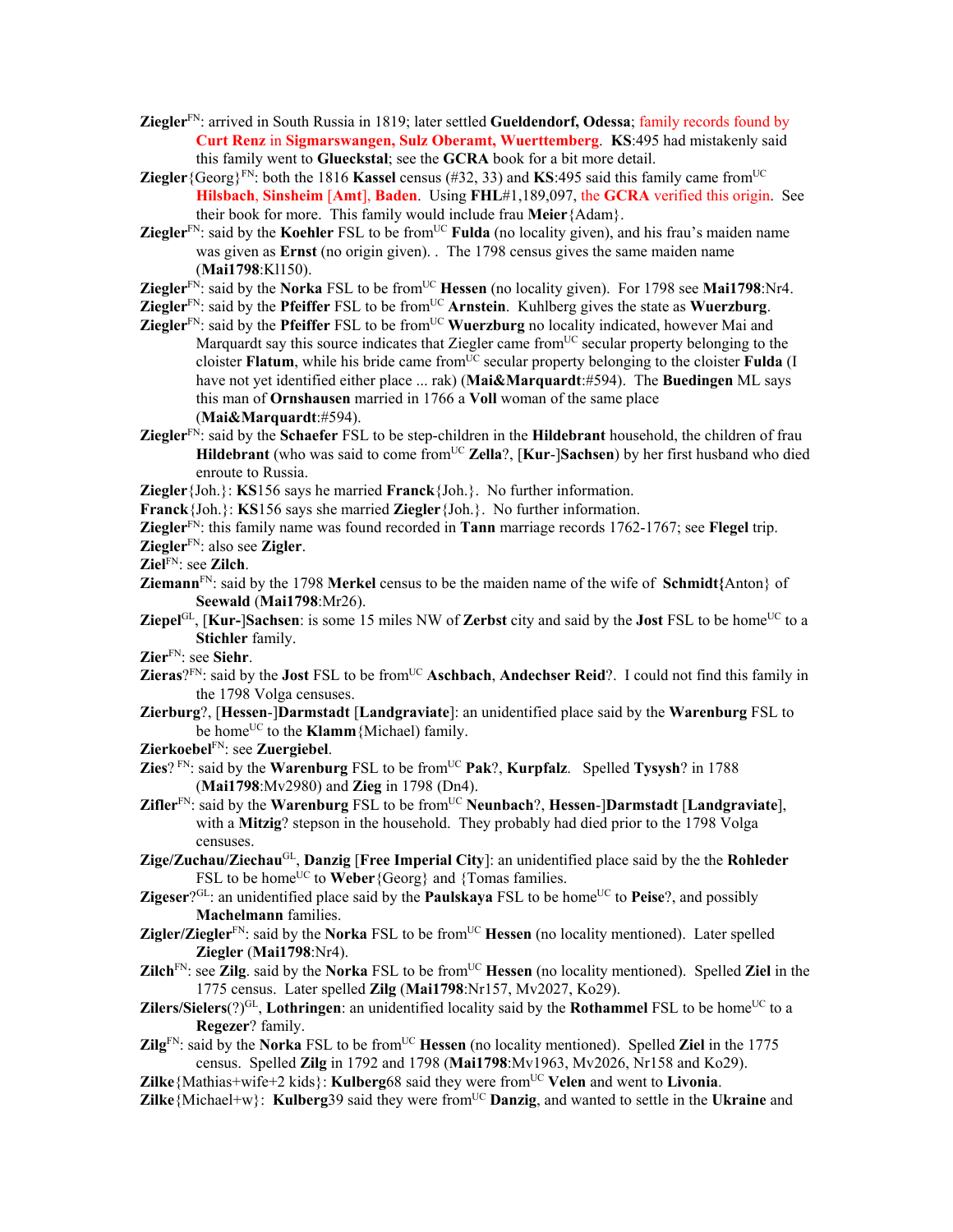did settle in the **Livonia** colonies.

- **Zillbach**: an unidentified place said by the Recruiter Beauregard list to have been home<sup>UC</sup> to the **Spahr**{Andreas} family; Kuhlberg said this was in **Hessen** (**Lk**134). There are two Zillbachs in Germany; if Kuhlberg was correct then this one is 12 km SSE of **Fulda** city and was then in **Hanau County** then owned by **Hessen-Kassel Landgraviate**.
- **Ziller**FN: said by the **Rosenheim** FSL to be fromUC **Naehermemmingen**?, **Herzogtum Wuerttemberg**[sic?]. Spelled **Zeiher** in 1798 (**Mai1798**:Rm41).
- **Zimmer**<sup>FN</sup>{Wilhelm+w}: **Kuhlberg**3035 said they were Catholic from<sup>UC</sup> **Frankreich**. Not found in **T**. The **Brabander** FSL (#91) said they were from<sup>UC</sup> **Kleingoettingen**?, **Jonville**?, **Frankreich**, with both an orphan **Braun** girl and an **Eberhardt** bother-in-law(?) in the household. According to the 1798 **Brabander** census, Frau Zimmer's maiden name was **Adam** (**Mai1798**:Bn06).
- **Zimmer**<sup>FN</sup>{A.Margaretha}: said by the **Jagodnaja Poljana** FSL (#77a) to be from<sup>UC</sup> Nidda (which Kulberg said was in [**Hessen-**]**Darmstadt)** the orphan daughter of {Johann} living in the **Baer**{Konrad} household. According to the Kromm version she was a foster daughter of **Ber/Baer** (p.136).
- **Zimmer**<sup>FN</sup>{J.Konrad}: said by the **Kano** FSL (#75 & **KS**165) to be from<sup>UC</sup> Villingen, which **Kulberg** said was in **Braunfels**. Jim Pickelhaupt says he found this man's origin. For 1798 see **Mai1798**:Bb35.
- **Zimmer** FN{M.Magdalena}: **KS**125 and 165 say she married **Diehl**{J.Konrad} in **Buedingen** on 23 June 1766. The preceding information came from the **Buedingen** ML (**Mai&Marquardt**#709). **KS**125 says she was from<sup>UC</sup> Niedermoerlen near Friedberg. **KS**165 said it was near **Bad Nauheim**. {Conrad and Maria} with his sister {Maria} arrived in **Russia** 14 Sept 1766 (**Kulberg**6527). Not found in **T**. By 10 Aug 1767 this Catholic **Diel** couple had settled at **Koehler** FSL (kl9).
- **Zimmer**FN{J.Adam & Konrad} according to the **Krasnoyar** FSL (#109a) these stepsons in **Felsinger** household which had come fromUC **Laubach**.
- **Zimmer**FN{A.Elisabeth}: according to a **Luebeck** ML she (no place of origin given) married **Reifenschneider** {K/J.Heinrich} on 4 June 1766; by 1767 this couple was in **Krasnoyar** (FSL#110) (**Mai&Marquardt**#1192).
- **Zimmer**FN{Barbara}: married **Kamm**{Joseph} in **Rosslau** 22 May1766 (**Mai&Marquardt**#985, **KS**137 &165). **KS** mistakenly says 1765.Not found in **Kulberg** or in **T**. By 15 July 1767 as a widower he had settled at **Leitsinger** FSL 79 but was living living with the **Schwarz**{Sebastian} family at FSL 23.
- **Zimmer**<sup>FN</sup>{J.Daniel}: said by the **Straub** FSL (#18) to be from<sup>UC</sup> Niederursel?, Frankfurt-am-Main [**Imperial City**].I did not find them or any descendants in **Mai1798**.
- **Zimmer** {Daniel+w}: **Kulberg**881 says he was from <sup>UC</sup> **Solms**. I did not identify them either in **T** or in any published FSL.
- **Zimmer**{Johann+w+2}: **Kulberg**6288 says he was from<sup>UC</sup> **Hanau**. I did not identify them either in **T** or in any published FSL.
- **Zimmer** {Johann+w}: **Kulberg**128 said they were of the Reformed faith from<sup>UC</sup> Braunfels. I did not identify them either in **T** or in any published FSL.
- **Zimmer**{Johannes}: fromUC **Wallernhausen** he married **Erck**{A.Maria} 26 June 1766 in **Buedingen** (**Mai&Marquardt**#715). **KS**127 & 165 repeats this. With **Erck** wife {A.Maria} and 2 children arrived in **Russia** 13 Sept 1766, he said to be from<sup>UC</sup> [Hessen-]Darmstadt [Landgraviate] (**Kulberg**6288). Not found in any later source.
- **Zimmer**{Konrad}: **KS**156 says he came from **Roethges**. No further informarion.
- **Zimmer**{Johann}: married the widow **Grundmann**{Christina M.} in **Luebeck** 4 July 1766 (**Mai&Marquardt**#207 and **KS**165). Not identified in any later record.
- **Zimmer**FN: this family name was found recorded in **Schlitz** marriage records 1762-1767 and in **Schotten** parish records for many generations prior to 1767;; see **Flegel** trip.
- **Zimmerberg**FN: said by the **Dobrinka** FSL to be fromUC **Leppin, Schwedisch Pommern**.
- **Zimmerling**FN: listed in the **Bergdorf** 1816 (**KS**:658, 496) and 1858 (**KS**:661) censuses without origin. Their origin in **Auenheim**, **Bischweiler** [**Amt**], **Elsass** (church was attended in **Sessenheim**) was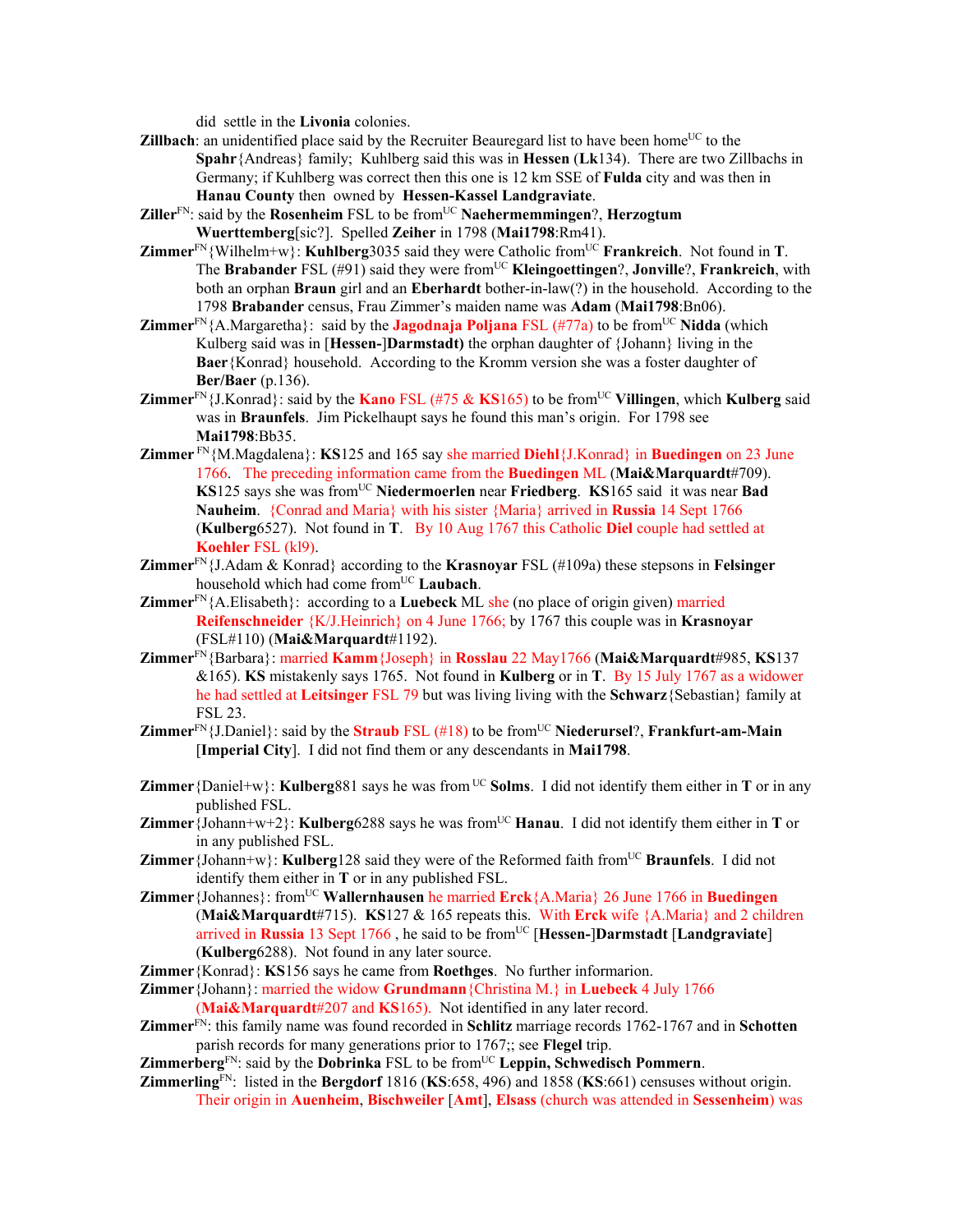proven by the **GCRA** using **FHL**(746,033), which also, using **FHL** 746,033, proved the origin of frau **Zimmerling** (nee **Schneider**) in **Auenheim**, **Bischweiler** [**Amt**], **Elsass**. See the **GCRA** book for more details.

- **Zimmermann** {Johannes}: by 16 May 1767 he, son of Johannes deceased, was an 8 –year old orphan boy living in the **Frick**{J.Heinrich} household, **Frank** FSL #78a, and said to be fromUC **Wallernhausen, Fulda** . No further information.
- **Zimmermann**<sup>FN</sup>: they were said to have come from<sup>UC</sup> Schoenburg, Zabern [Amt], Elsass via<sup>UC</sup> **Tscherwenka**, **Hungary**, to **Glueckstal**, but the **GCRA** did not verify this; see their book for detail.
- **Zimmermann**<sup>FN</sup>{Peter}: said by the **Graf** FSL  $#25$  to be from<sup>UC</sup> **Luxembourg** (no locality mentioned).
- **Zimmermann**{J.Heinrich+w+5c}: **Kulberg**123 said they were from<sup>UC</sup> **Braunfels**. Not in **T**. Said by the **Kano** FSL  $(\text{\#72})$  to be from<sup>UC</sup> Guettin?. For 1798 see Mai1798:Sh53, Zr24.
- **Zimmermann** {Heinrich}<sup>FN</sup>: Said by the **Kano** FSL (#85a) to be a step-son in the **Pflug** household and the maiden name [surely her previous married name] of frau **Pflug**{Anna}.
- **Zimmermann**<sup>FN</sup>{Georg}: said by the **Katharinenstadt** FSL #302 to be from<sup>UC</sup> **Breslau**.
- **Zimmermann**FN{Adam}: on 12 Sept 1766 he and wife {Margaretha} arrived in **Russia** he said to be from **Bamberg** (**Kulberg**6158). By 5 Sept 1767 with wife {Margaretha} he had settled at **Leitsinger** FSL #65 said to be fromUC **Demmelsdorf**, **Bamberg** [**Bishopric**].
- **Zimmermann**<sup>FN</sup>{Matthias}: said by the **Mariental** FSL #55 to be from<sup>UC</sup> Grimburg, Kurtrier; in addition, his wife, no family name given, was said to be from **Saargemuend**.
- **Zimmermann**  $\text{FN}\{\text{Heinrich}\}\$ : said by the **Moor** FSL #1 to be from<sup>UC</sup> **Kurpfalz** (no locality mentioned).
- **Zimmermann**  $\text{FN}$  {Nicolaus}: said by the **Moor** FSL #12 to be from<sup>UC</sup> **Kurpfalz** (no locality mentioned).
- **Zimmermann**<sup>FN</sup>{Konrad}: said by the **Ober-Monjou** FSL  $\#91$  to be from<sup>UC</sup> [Kur-]Trier (no locality mentioned). For 1793 see **Mai1798**:Mv2098, 2099. For 1798 see Wm26 and Sn17.
- **Zimmermann** $F_N$ {A.Maria}: said by the 1798 **Rohleder** census to be the maiden name of frau **Kuemmel**{Hans Adam} (**Mai1798**:Rl33). This woman was said by the **Rohleder** FSL #36 to be from **Wuerzburg**.
- **Zimmermann**<sup>FN</sup>{Peter}: on 4 July 1766 with wife {Margaretha} and infant son, he arrived in Russia he said to be from **Bamberg** (**Kulberg**1357). Said by the **Orlovskaya** FSL #38 to be from<sup>UC</sup> **Bamberg** (no locality mentioned).
- **Zimmermann** {Johannes/Johann}<sup>FN</sup>: on 8 Aug 1766 with wife {Margaretha} and 3 sons, he arrived in **Russia** said to be from **Elsass** (**Kulberg**3036). By 15 July 1767 with wife and 1 son, {Johann} had settled at **Seelmann** FSL #25 said to be from<sup>UC</sup> **Kanswehr**?, **Elsass**. I did not locate them or any descendants in **Mai1798**.
- **Zimmermann** {Matthias} FN: by 8 Aug 1766 with wife {Margaretha} and 1 infant son, {Mathias} had arrived in **Russia** said to be fromUC **Elsass** (**Kulberg**3033). By 16 Aug 1767 they had settled without children at **Seelmann** FSL #77 and his wife then died on 6 Sept 1767, he said to be from **Kanswehr**?, **Elsass**. For 1790 and 1798 see **Mai1798**:Mv2716, Sm2, 30, and Hz12.
- **Zimmermann**{Michael} FN: on 8 Aug he arrived single in **Russia** said to be from **Elsass** (**Kulberg**3037). By 15 July with wife {Elisabetha} [a **Zaner**(?) widow] and 2 **Zaner**(?) step-sons, he had settled at Seelmann FSL #77 he said to be from<sup>UC</sup> Kanswehr?, Elsass. For 1798 see Mai1798:Sm35.
- **Zimmermann**FN{Heinrich}: with wife {Maria} and 3 children, he arrived in **Russia** 12 Sept 1766, sais to be from **Hessen** (**Kulberg**4539). By 3 Aug 1767 with wife and daughter {A.Eva} he had settled at **Susannental** FSL #17 said to be fromUC **Obermeilingen**, [**Katzenelnbogen County**]**, Hessen**[**-Kassel Landgr.**]. For 1786 and 1798 see **Mai1798**:Mv2876 and Kd13.
- **Zimmermann** FN{Conrad}: on 4 July 1766 with wife {M.Elisabeth} and 4 children, he arrived in **Russia**  said to be from **Darmstadt** (**Kulberg**2022). By 12 May 1767 with wife and 2 of those children, he had settled at **Warenburg** FSL #61 said to be from<sup>UC</sup> Rosbach, [Hessen-]Darmstadt [**Landgraviate**]. For 1798 see **Mai1798**:Wr8.
- **Zimmermann**{Andreas}: with wife {Anna} he arrived in **Russia** 12 Sept 1766 said to be from **Bamberg** (**Kulberg**4604). No further information.
- **Zimmermann**{Gottfried}: **KS**165 says he was from **Niederquembach** near **Wetzlar**. No further information.
- **Zimmermann**{Heinrich}: **Kulberg**6246 says he arrived in **Russia** 13 Sept 1766 Ith wife {A.Maria} and 3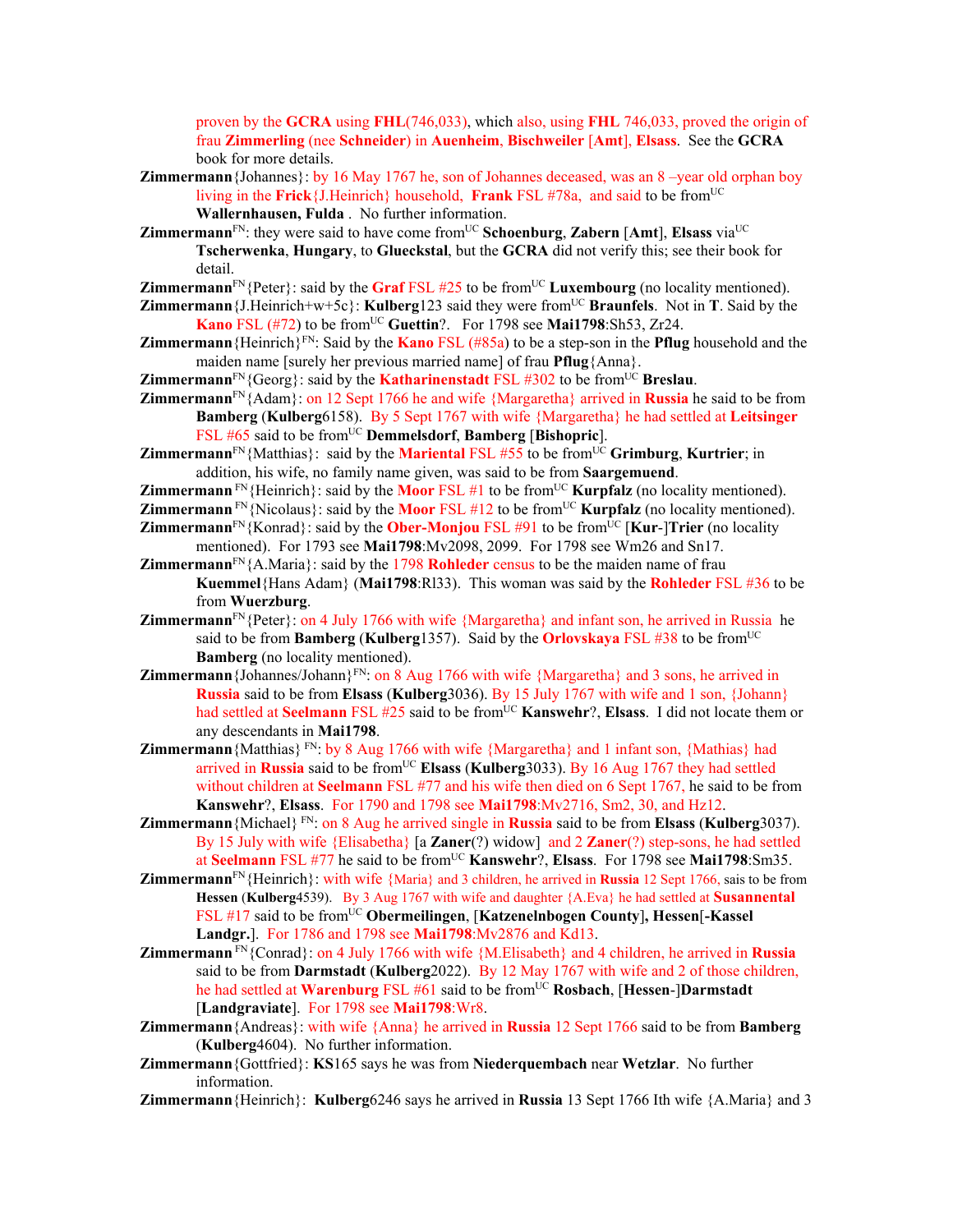children, he said to be from **Fulda**. No further information.

- **Zimmermann**{Johannes}: **Kulberg**4433 says he arrived in **Russia** 10 Aug 1766 single from **Breslau**. No further information.
- **Zimmermann**FN: this family name was found recorded in **Schotten** parish records for many generations prior to 1767; see **Flegel** trip.
- **Zimmern, Wuerttemberg** [sic?]: said by the **Schaefer** FSL to be home<sup>UC</sup> to the **Vorbrecht** family. There were about 6 Zimmerns near **Wuerttemberg Duchy** borders but none that I can find in the Duchy itself …
- **Zimrot**?<sup>FN</sup>: said by the **Paulskaya** FSL to be from<sup>UC</sup> **Holzheim** with a **Beyer**? step-daughter in the household. In 1798 the family name was spelled **Simrod**? (**Mai1798**:Pl24).
- **Zindel/Sindel**FN{Lorentz}: said by the **Kano** FSL to be from<sup>UC</sup> **Offenbach**. For 1798 see **Mai1798**:Bs16. A 1766 **Luebeck** parish record said this **Sindel** man was a god-parent at the baptism of a **Schwenck** child (**Mai&Marquardt**#1305).

**Zindenfels**, **Kurpfalz**: an unidentified place said by the **Graf** FSL to be home<sup>UC</sup> to a **Wolf** family.

- **Zing**?, **Grafschaft Oldenburg**: an unidentified place said by the **Rosenheim** FSL to be home<sup>UC</sup> to a **Fedler** family.
- **Zink**<sup>FN</sup>: listed in the **Bergdorf** 1816 census (**KS**:660) without origin. But **KS**:496 says they were from<sup>UC</sup> **Hausen ob Verona**, **Tuttlingen** [**Amt**], **Wuerttemberg**. The Family Book of Brienne, Bessarabia, where they moved after **Bergdorf** said they were from **Kolbingen**, **Tuttlingen**, **Wuerttemberg**. The **GCRA** verified that they were not from **Kolbingen**, but did not check **Hausen ob Verona**. See the **GCRA** book for more details.

- **Zinkau**, **Silesia**: is 30 km SSE of **Pilzen** and nka Zinkovy, Czech Republic; see **Sinkau**.
- **Zinkhan**? $F_N$ : said by the **Boaro** FSL to be from<sup>UC</sup> **Eiche/Eichen**?. I could not find this family in the 1798 Volga censuses.
- **Zinling**?<sup>GL</sup>, **Kurmainz**: an unidentified place said by the **Brabander** FSL to be home<sup>UC</sup> to a **Proslius** family.
- **Zinnel**FN: this family name was found recorded in **Schotten** parish records for many generations prior to 1767; see **Flegel** trip.
- **Zinner**: go to **Sinner**.
- **Zinnkann**<sup>FN</sup>: said by the **Orlovskaya** FSL to be from<sup>UC</sup> **Vollmerz**. The family name was spelled **Zinnkann** and possibly **Zink** in 1798 (**Mai1798**:Or25/Or3?).
- **Zinock**? $F_N$ : said by the **Neidermonjou** FSL to be from<sup>UC</sup> **Hellburg**?. I could not find this man in the 1798 censuses.
- **Zinovievsh**GL: see **Elisabethgrad**, **Podolia**.
- **Zipp**<sup>FN</sup>{Catharina}: this woman is said by a **Luebeck** ML to be from<sup>UC</sup> **Hessen-Cassel** (no locality mentioned) and to have married in 17 July 1766 a **Bechtold** man (**Mai&Marquardt**#264). By 1767 this couple may have been in the **Belowescher Kolonien**.
- **Zipp**  $\text{FN}(A, \text{Barbara})$ : said by the **Buedingen** ML to be the woman from<sup>UC</sup> Offenbach who in 1766 married a **Herdt** man (**Mai&Marquardt**#473). By 1767 they were in **Moor**.
- **Zipp**{A.Catharina}: from<sup>UC</sup> Alsfeld was the godmother at the **Friedberg** 27 June 1766 baptism of the daughter of **Vorbach**{Peter} (**Mai&Marquardt**#1365).

- **Zirckgiebel**FN: see **Zuergiebel**.
- **Zirckoebel**FN: see **Zuergiebel**.
- **Zirgabel**{Margaretha E.}: see **Zuergiebel**.

**Zirgeber**: see **Zuergiebel**.

- **Zirgibel** : see **Zuergiebel**.
- **Zirkoebel**FN: see **Zuergiebel**.
- **Zirkuebel**: see **Zuergiebel**.
- **Zirndorf**, **Wuerzburg [Bishopric**]: an unidentified place said by the **Brabander** FSL to be home<sup>UC</sup> to a **Konrad**{Jacob} family.
- **Zirp**/**Zuern** FN: listed in the **Bergdorf** 1858 census (**KS**:668) without origin. The **GCRA** established that **Zuern** is the correct name and found its correct origin.

**Zink**FN: also see **Zinnkann**.

**Zipp**FN: also see **Sieb.**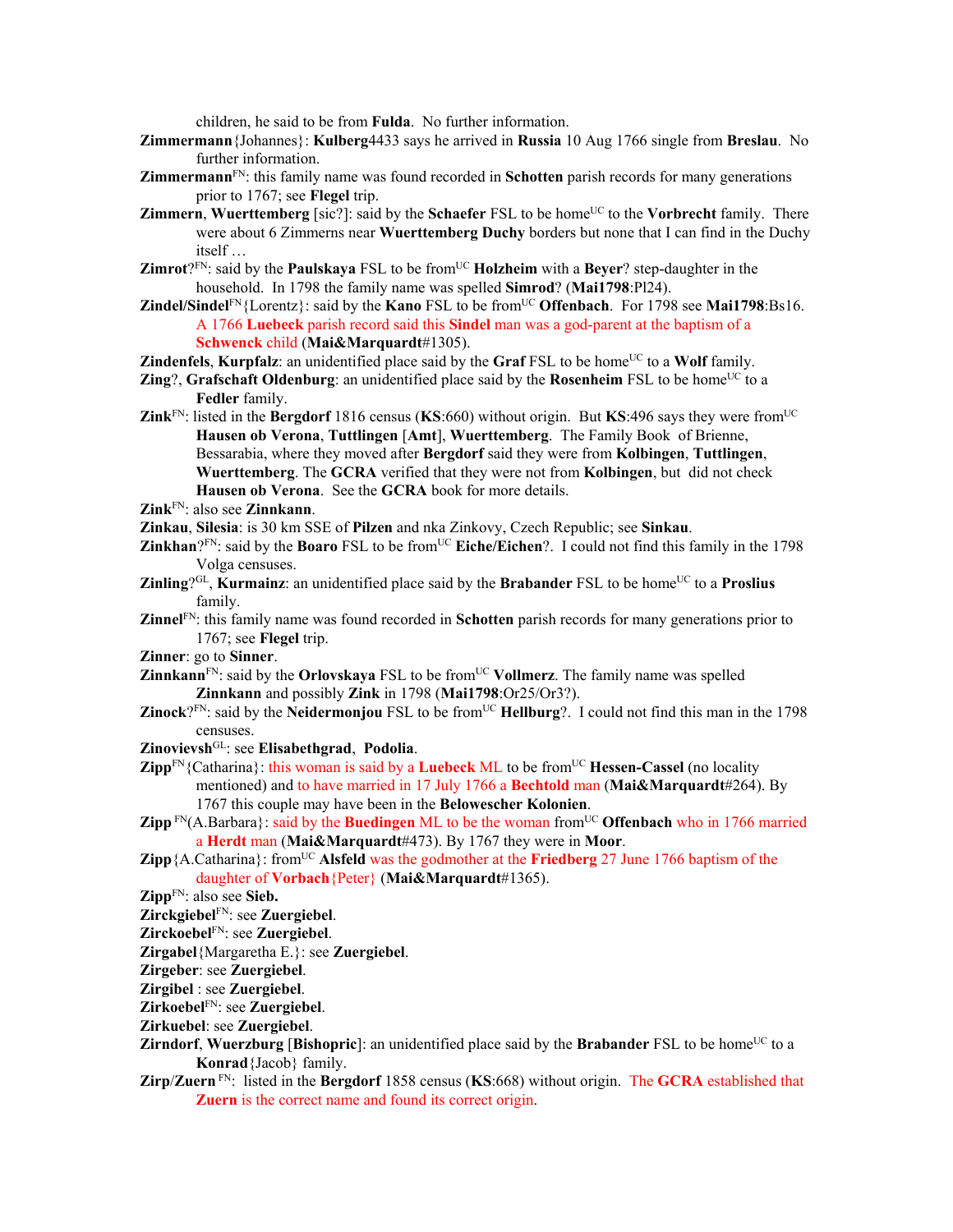**Zirre**FN: see **Zuern**.

- **Zisch**FN: a family that was at least briefly in **Bergdorf**; said by **KS**:496-97 to have been from **Leimen**, **Heidelberg** [**Amt**], **Baden** coming via **Torschau**, **Ungarn**. The **GCRA** evidently proved this origin using **FHL** 1,189,128.
- **Zisch**<sup>FN</sup> said by the **Schwab** FSL to be from<sup>UC</sup> Gelnhausen [Imperial City]. For 1798 see **Mai1798**:Fz25.
- **Ziser**FN: see **Zitzer**.
- **Zitau**GL, [**Kur-**]**Sachsen**): is Zittau some 25 miles SE of **Bautzen** city, and said by the **Fischer** FSL to be home<sup>UC</sup> to a **Friebus**? family. Said by the **Neidermonjou** FSL to be home<sup>UC</sup> to a **Bubekin**? family; Kuhlberg said this was in **Sachsen**.
- Zitner<sup>FN</sup>: said by the Enders FSL to be from<sup>UC</sup> Isenburg-Buedingen. The family name in 1798 was spelled **Sittner** (**Mai1798**:En24,23).
- **Zittel**{J.Jakob}FN: Corina **Hirt** using **FHL**#1238229 proved he was born in **Durlach**, **Baden-Durlach Margraviate** in 1707 and married **Stauffer**{Christina} there where their 8 children were born and baptized (CVGS, origins, Zittel). Lutheran, from<sup>UC</sup> Baden-Durlach Margraviate, arrived at **Schleswig city, Schleswig Royal Duchy** in July 1761. With wife {Christina} and 4 children in April 1765 he asked for permission to leave the German colonies in **Denmark** (**EEE** pp. 653- 654). Not found in **Kulberg** or in **T**. By July 1766 they had settled at **Reinwald** FSL #16 which said he was froOnm<sup>UC</sup> **Durlach**. His son {Carl Daniel} was there too, at #5. For 1798 see **Mai1798**:Rw32(which gives his then wife's maiden name as **Dubs**), 19, 29 and possibly Rw15 and 43.
- **Zittel**{Karl}<sup>FN</sup>: said by the **Reinwald** FSL #5 to be from<sup>UC</sup> [**Baden-**]**Durlach** [**Margraviate**]. For 1798 see **Mai1798**:Rw3 and possibly Rw15 and 43. See his father {J.Jakob's} entry.
- **Zitterkopf<sup>FN</sup>** {Conrad}: said by **Kuhlberg2642** and the **Huck** FSL to be from<sup>UC</sup> **Isenburg** (no locality mentioned). Based on the church books **Dennis Zitterkopf** the AHSGR Huck village coordinator proved that **Zitterkopf**{J.Conrad }was baptized in 1714 and married in 1740 in **Breitenborn**, [**Isenburg-Waechstersbach County**]. For a bit more information go to http://cvgs.cuportland.edu/origins/z/zitterkopf\_huck.cfm.
- **Zitzer**{J.Heinrich}: married **Lein**{E.Catharina} 1 July 1766 in **Luebeck** (**Mai&Marquardt**#173). On 12 Sept 1766 they arrived in **Russia**, he said to be from **Nassau** (**Kulberg**#5392). Later in 1766 they took transport in **Oranienbaum** for the **Volga**, during which trip a daughter was born and died (**T**1309-1311). **KS**165 says they headed for **Schulz** but no record is found there. By 1798 they were household #64 in **Katharinenstadt**, her family name given as **Lehl** … a married daughter was at #43.
- **Zitzer**FN: mistakenly said by **KS**:497 to have settled in **Neudorf**.
- **Zitzer**FN{Johannes}: by 15 June 1767 with wife {Barbara} he had settled at **Schulz** FSL #27, said to be fromUC [**Solms**-]**Laubach** [**County**]. For 1795 and 1798 see **Mai1798**:Mv2668,Sz5 (where {Barbara}'s maiden name is given as **Lundgruen**), 17,9,21 and Sk13.
- **Zitzer**FN: **Sally Zitzer** reports that this family name is also spelled variously as **Zizer**, **Ziser**, and **Cicer**. She notes that at least two Zitzer familes came to the **Volga**: one to **Katharienstadt** (although they missed the FSL they are listed in the 1776 census with their origin given as: **Usingen, Nassau**), and one to **Schulz**. Sally reports that at this time it is unknown if the two were related, but she has confirmed in the **Usingen** baptismal and confirmation records for the original **Katharienstadt** settler and his **Leim** wife that both from **Usingen**. She also reports that a German researcher says the original **Zizer** in **Usingen** came there from **Hungary** in 1650. For a bit more information go to http://cvgs.cu-portland.edu/origins/z/zitzer\_katharinenstadt.cfm.
- **Zitzmann**FN{Nicolaus}: **Kulberg**6433 reported his arrival in **Oranienbaum** from **Herschfeld** in September 1766 with wife {Maria} and 6 children, ages 2, 7, 11, 12, 17, and 21. **T**3327-3332 reported that later in 1766 the family, consisting of {Nicolaus}, wife {A.Maria} and 5 children, ages 7, 11, 17 and 21, left for for the **Volga**, but that {Nicolaus} and the 7-year old daughter died before reaching the **Volga**. In September 1767 the **Frank** FSL #110 to be from **Hirschfeldsic**[**Gersfeld**], **Freie Adelprovinz der alten Ritter**(?)**. Doris Evans** reports that research done by Manfred Steinberger for Glenn Sitzman: the colonist was born 5 February1716 in **Gersfeld**, married **Strauch**{A.Maria} there on 28 August 1742, some of his children were born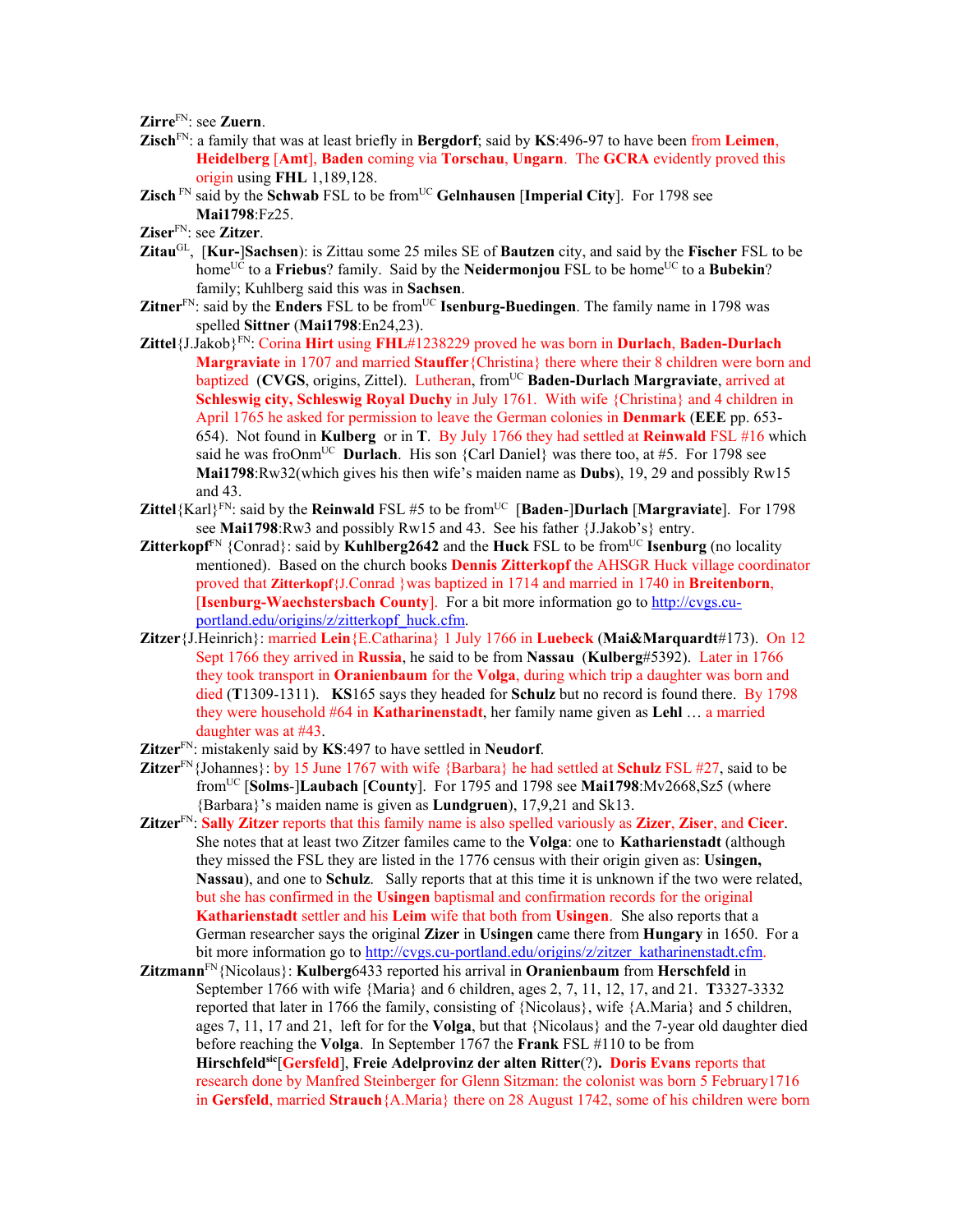in **Dorrnhof** and some in **Obernhausen**. His lineage has been traced to **Zitzmann**{Jorg} born 1535 in **Mosbach**. For additional information go to http://cvgs.cuportland.edu/origins/z/zitzmann\_frank.cfm, however there is a slight mistake there: **Gersfeld** was never in any **Isenburg** country.

- **Zitzmann**<sup>FN</sup>{Georg}: was the eldest child of {Nicolaus} who survived to the Volga. By 1 Sept 1767 he,, wife {Catharina} and 3 daughters had settled at **Frank** FSL #101 he said to be from **Hirschfeld<sup>sic</sup>**[Gersfeld], Freie Adelprovinz der alten Ritter(?), and at age 23 was head of a family, with wife {Catharina} age 34, and {Elisabeth} 18 [evidently a sister of {Georg}], {Barbara} 12 [she does not seem to be mentioned in the family before this and might be the daughter of {Catharina} by a prior marriage??], {Johannes} 11 [he evidently was {Georg}'s brother named {Johann Baltasar} in **T**3330], and {Andreas} 3 [who evidently could be the son of {Georg}. In the 1798 **Frank** census {Georg} and {A.Katharina, nee **Hein**} were still in **Frank** M**ai1798**:Fk92). head household #92; {Georg}'s parents seem to have died by this time.
- **Zizel**?FN: a orphan boy listed by the **Boregard** FSL in the **Baumann**{Friedrich} household. I could not find this family name in the 1798 Volga censuses.

**Zizer**FN: see **Zitzer**.

- **Zlupelheim**<sup>GL</sup>, Hesse-Darmstardt: an unidentified place, said by the Walter FSL to be home<sup>UC</sup> to a **Roten** family. The **Walter Research Group** suggested it might be Zeppelinheim, but that was founded in 1938!
- **Znaim, [Moravia Margraviate**]: said by the **Seelmann** FSL to be home<sup>UC</sup> to a **Dalfuss** family. This surely is **Znain** 73 km NNW of **Vienna** city centre. Kuhlberg said the place was in **Maehren** [i.e. **Moravia Margraviate**].
- **Znain**GL: see **Znaim**.
- **Zoeger**<sup>FN</sup>: said by the **Seelmann** FSL to be from<sup>UC</sup> **Speyer**, [**Kur-**]Pfalz[sic]. I did not locate them or any descendants in **Mai1798**.

**Zoeller**{Joh.}: **KS**165 says he was from **Ahlerbach** near **Schluechtern**. No futher information.

**Zoellmer**FN: see **Zellmer**.

- **Zoellner**FN{Henriette, Wilhelm Friedrich, Joh.Christian Heinrich}: married **Leigs**{Christoph} in **Rosslau** 9 April 1766 (**Mai&Marquardt**#930). **KS**142 has {Henriette} and the wrong year: 1765. No further information.
- **Zoellner**FN{Henrijette Wilh. Friederike}: married **Leigs**{Christoph} in **Rosslau** 9 April 1766 (**Mai&Marquardt**#930). **KS**142 has {Henriette} and the wrong year: 1765. No further information.
- **Zoellner**FN{Johanne Christiane}: married **Teich/Deich/Thiede**(?)FN{David} in **Rosslau** 8 April 1766 (**Mai&Marquardt**#919, **KS**124). They arrived in Russia 4 July 1766 (**Kulberg**1263). Later in 1766 in **Oranienbaum** they took ship for the **Volga** (**T**5374-5375). By 7 June 1767 they had settled at **Orlovskaya** FSL #49. In 1798 he may be listed as **Thiede**{Johann} with a **Mueller**  wife {Maria} (**Mai1798**:Or40)?
- **Zoellner**FN{Gottfried & Wilhelmine}: said by the **Orlovskaya** FSL #11a to be step-children living in the **Goldorf** family (#11) which would indicate that frau **Goldorf**{Sophia} might previously have been a frau **Zoellner**. By 1798 {Wilhelmine} had become the (3rd?) wife of **Hank**{Christian} (**Mai1798**:Or37).
- **Zoellner**<sup>FN</sup>{Friedrika} said by the 1798 **Orlovskaya** census to be the maiden name o f [the 3<sup>rd</sup>?] wife of **Hank**{Christian} (**Mai1798**:Or36).
- **Zoellner**{Henrijetta Wilh. Friederike}: married **Leigs**{Christoph} in **Rosslau** 9 April 1766 (**Mai&Marquardt**#930). **K**S142 mistakenly said the year was 1765. I did not find this couple in any later record.
- **Zoellnitz**GL, [**Anhalt-Dessau Principality**]: this is now **Sollnitz** some 5 miles SE of **Dessau** city, and said by the **Orlovskaya** FSL to be home<sup>UC</sup> to a **Kessler** family. Kuhlberg said this was in the state of **Dessau**.
- **Zoepp**{Paul}: **KS**165 says he was from **Amt Herbstein, Lauterbach**. No further information.
- **Zoller**FN{David}: Lutheran, from<sup>UC</sup> **Wuerttemberg**, arrived at **Schleswig** city, **Schleswig Royal Duchy** in June 1761. In March 1761 wanted to flee to **Russia** but was caught, then released to another Anish colony. In 1765 with wife {Christina} and son, he deserted **Denmark** goint to **Russia**.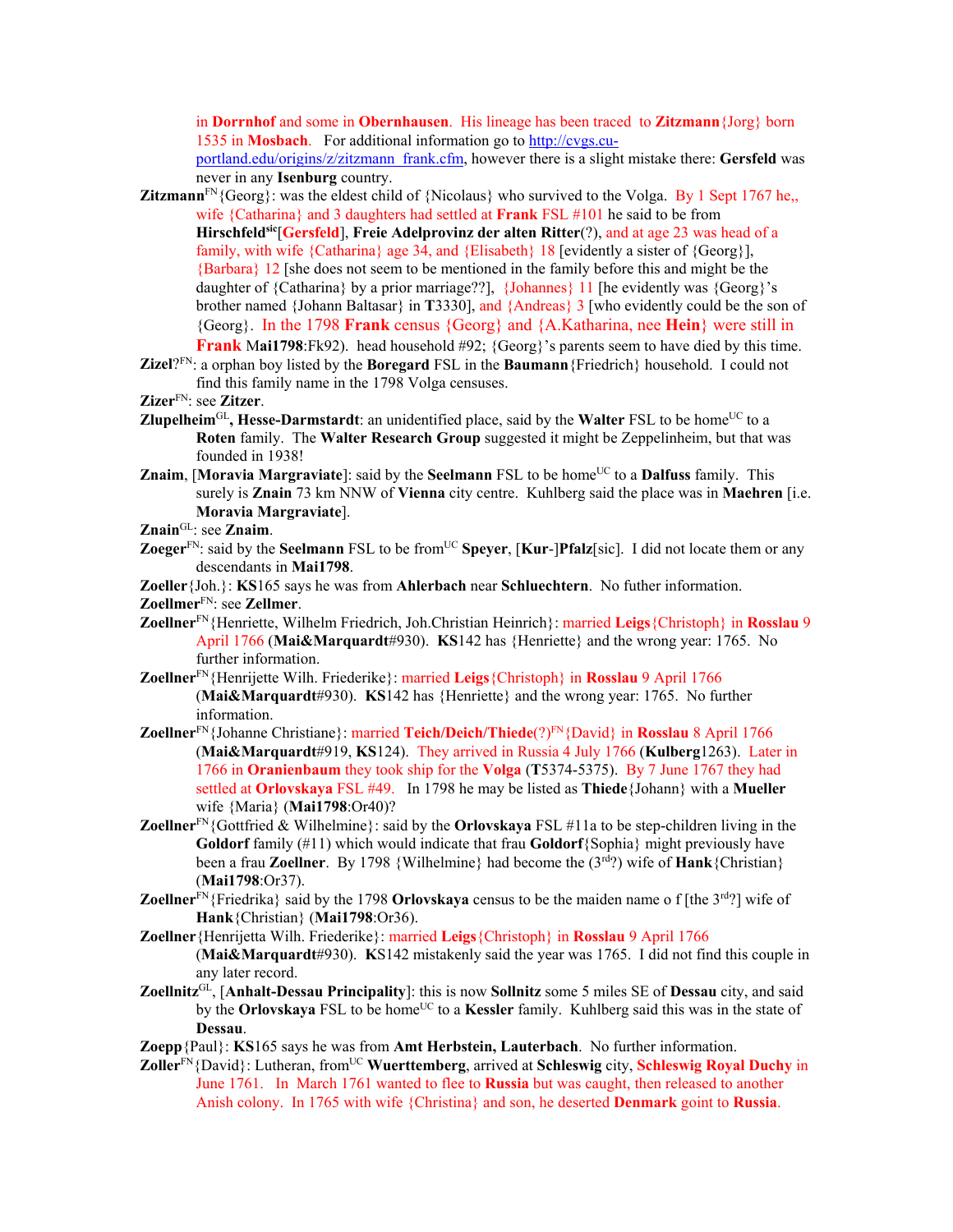Later they were recorded in the church books of **Neu-Saratowka** colony near **St. Petersburg** (**EEE** p.654).

- **Zoller**<sup>FN</sup>: said (no locality mentioned) by the **Schwed** FSL to be from<sup>UC</sup> **Baden-Durlach** [**Principality**]. For one or more family members in 1798 see **Mai1798**:Ur15.
- **Zoller**FN{Karl}: **KS**165 says he came from **Steinau** near **Sluechtern**. No further information.
- **Zoller**?GL/GS: an unidentified place said by the **Boregard** FSL to be home<sup>UC</sup> to a **Hoffmann** family. There are two **Soller** in Germany: on3 22 miles SW of **Kueln** city, and one 19 miles SW of **Bonn** city.
- **Zollingen**GL, **Zabern** [**Amt**], **Elsass**: is some 14.5 miles NW of **Zabern** town, and was proven by the **GCRA** to have been home to the **Bieber**{Diebold} family that did not go to **Glueckstal**.
- **Zorbel**{Eliesabetha}: married **Mueller**{Valentin} in **Buedingen** 17 April 1766 (**Mai&Marquardt**#543). On 9 Aug 1766 they arrived in **Russia**, he said to be from **Wuerzburg** (**Kulberg**4098 [1st set]). Not found in **T**. By 20 July 1767 this couple had settled at **Krasnoyar** FSL #107, he said to be fromUC **Obersinn, Wuerzburg**.
- **Zoren**?GL: an unidentified place said by the **Neidermonjou** FSL to be home<sup>UC</sup> to a **Keserlank** family.
- **Zorn** $F_N$ {Kilian}: said by the **Kraft** FSL to be from<sup>UC</sup> **Ittingen**(?).
- **Zorn**FN{J.Martin}: **Dessau** archiveal records say with wife and 4 children he left **Dessau** in 1766 having come there from **Graefenhainchen** (**Main&Marquardt**#1175**).** Said by the **Orlovskaya** FSL #19 to be fromUC **Graefenhainichen**; a **Hank** father-in-law was living with them which would indicate that frau Zorn's maiden name was **Hank**. However, the 1798 **Orlovskaya** census gives her maiden name as **Haupt** (**Mai1798**:35).
- **Zorn**FN{Benedict}: said by the **Volmer** FSL (#42) to be from **Gernsheim**, **Kurmainz**. Using Gersheim parish records, **Brent Mai** proved he was born in **Gersheim** 1 March 1738. Brent also says he married in **Landau-in-der-Pfalz** on 4 February 1764 to **Kuehnberger**{Margaretha}, but his source for that statement is unclear in http://cvgs.cuportland.edu/origins/z/zorn\_volmer.cfm.**Dessau**
- **Zorn**{J.Michael}: **KS**165 says with wife and 4 children left **Dessau Amt** having moved there from **Graefenhainichen**. No further information.
- **Zorn**(?)<sup>GS</sup>: an unidentified country. Could this have been **Solms**?
- **Zose**?FN: said by the **Boaro** FSL to be from<sup>UC</sup> Silkerode. I could not find this family in the 1798 Volga censuses.
- **Zubick**FN: see **Zubiks**.
- **Zubiks**<sup>FN</sup>: said by the **Laub** FSL to be from<sup>UC</sup> **Waldgirmes**, **Darmstadt**. In 1798 the family name was spelled **Zubick** (**Mai1798**:Lb35).
- **Zuchau<sup>GL</sup>:** Said by the **Boaro** FSL to be home<sup>UC</sup> to **Koehler** and **Meinicke** families. This probably is Zuchau some 16 miles W of **Dessau** city. Or it could be the next entry?
- **Zuchau**GL: also see **Zige** and **Zuckau**.
- **Zuckau<sup>GL</sup>, Danzig** [Imperial City]: said the Rohleder FSL to be home<sup>UC</sup> to Weber {Tomas} and {Georgart} families.
- **Zuege**/**Zuge**FN: said by the **Kratzke** FSL to be fromUC **Sachsen**.
- **Zuelch**{J.Georg}: **KS**165 says he came from **Ronshausen** near **Rotenburg**. No further information.

**Zuender**? FN{Maria}: this 8-year-old daughter of the deceased **Zander**{Christian} was said by the **Rosenheim** FSL (#11a} to be the and to be a step-daughter in the **Krause**{David} household  $(#11).$ 

**Zuergiebel/Zirckoebel/Zierkoebel/Zirkoebel/Zirkuebel**FN{Eliesabetha Rebecca}: fromUC **Gross Bibra/Biberau** married in **Buedingen** 4 April 1766 **Lebich/Lebig**{J.Adam} (**Mai&Marquardt**#478 & **KS**142 & 165). Not found in **Kulberg**, **T**. Before 1775 had settled in **Beideck** (1775 census #10). Not found in **Mai1798**.

**Zuergiebel/Zirckoebel/Zierkoebel/Zirkoebel/Zirkuebel**FN{Christoph}: fromUC **Breuschbach** married on 19 June 1766 19 June 1766 **Blumenschein**{Margretha E.} (**Mai&Marquardt**#704). They arrived in Russia on 15 Sept. 1766, he recorded as from<sup>UC</sup> Erbach (Kulberg6109). Later in 1766 they took transport for the **Volga** (**T**3175-3176). By Sept. 1767 they had settled in **Jagodnaja Poljana** FSL #46, the Pleve version of which said he was from<sup>UC</sup> **Erbach** (now in the state of **Hessen**) while the Kromm version said he was from<sup>UC</sup> **Heikelheim, Erbach County** (pp.30, 34). **KS**165 says he was fromUC **Brensbach** near **Dieburg** in **Hessen**. **Brent Mai** says he was born 28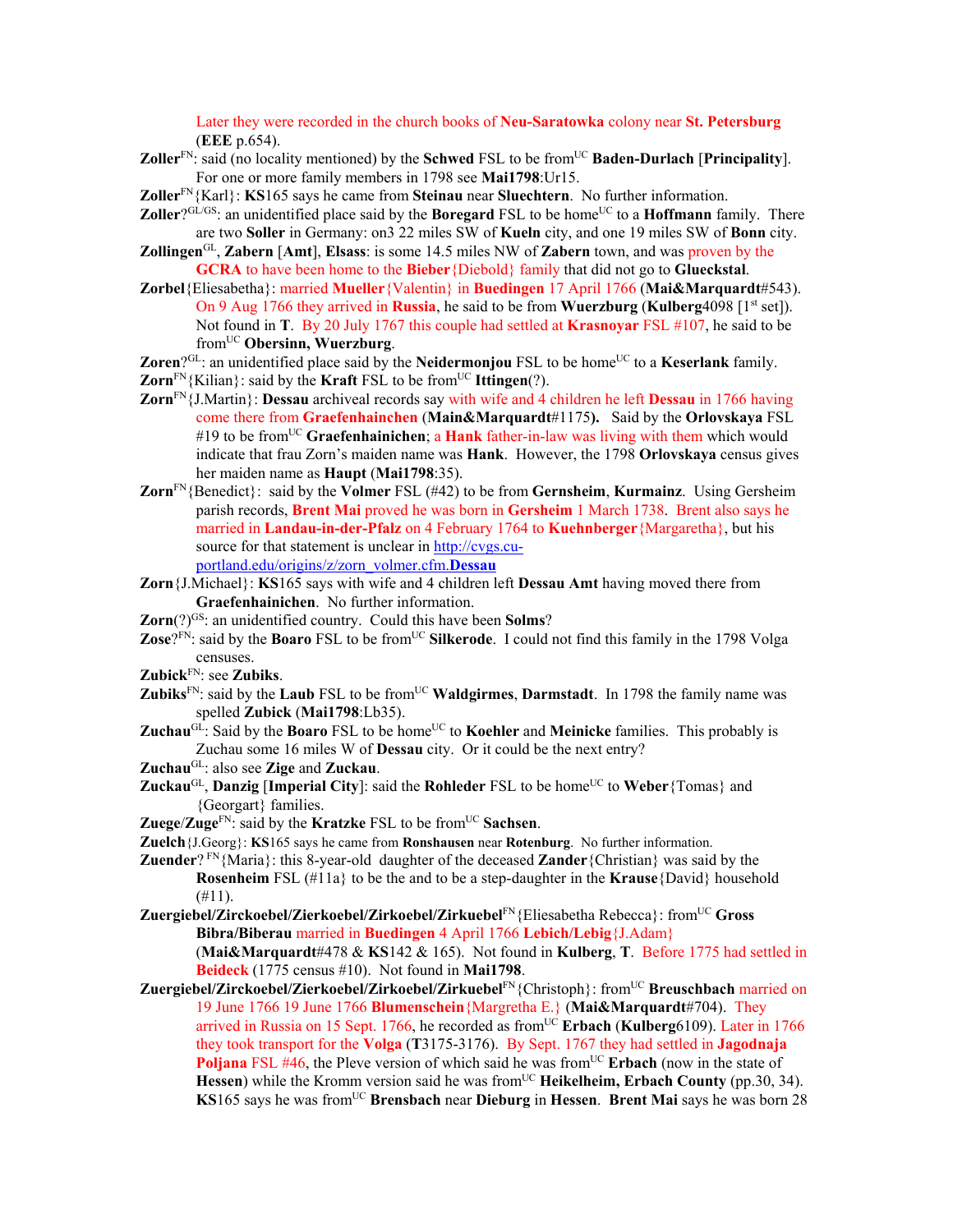March 1744 in **Brensbach**, but gives no source for this statement (http://cvgs.cuportland.edu/origins/z/zirckgiebel\_yagodnaya\_polyana.cfm). For 1798 see **Mai1798**:Yp46.

- **Zuerich**GL, Schweiz: is 92 miles SSE of Strassburg, and said by the **Katharinenstadt** FSL to be home<sup>UC</sup> to **Gattinger**, **Kuehn**, and **Spory** families.
- **Zuerich**<sup>VV</sup> (aka **Eckardt**, **Eckert**, **Eckhardt** and **Sorkino**): a Lutheran German colony founded in 1767, moved in 1770, on the western side of the Volga river not far from **Basel** and **Wittmann**. To the best of my knowledge no copy of its First Settlers' List has been found and published. *Anyone learning of such a document, please let us know immediately*. However, we have origin information on a few of its first or nearly first settlers – this information is available in "Kolonisten des Lokators **Beauregard,** die voruebergehend in anderen Kolonien angesiedelt wuerden" in pages 349-380 of Pleve, Einwanderung ..., vol.4. The numbers in parens below indicate the position of a family in that list, identified in this Index as **Lk**. In addition, we have names of some who probably were first settlers here because either (1) other colonies said they moved in from **Zuerich** or they were living in **Zuerich** in 1798 – and in both cases I found no record saying they had moved from any other village to **Zuerich**, and they were not found in any printed FSL; such families are listed below as 'of unknown origin' and have no number in parens following their name. Placenames in italics are taken from Kuhlberg lists as printed in the Pleve books.
	- from **Altenhausen**: (**Brengenzer**12);

from **An der Haar**?, [**Osnabrueck Bishopric**]: (**Strack/**Streck??100);

- from **Blankenbach**, [**Hessen-Kassel Landgraviate**?): ( **Reit**21);
- from *Breitenheim,* [**Pfalz-Zweibrueckebn Duchy**]: (**Wasen**/**Wassen**5);
- from **Dortelweil**?, [**Hanau County**]: (**Jung**{Christoph}96);

from **Eitaksisia**?: (**Koch**17);

- from **Fonnershain**?[sic] *Hessen*: (**Schmidt**{Nicolaus}146);
- from **Freienhagen**: (**Bock**/**Back**20);
- from **Fronhausen**: (**Wilhelm**4);
- from **Garmitsas**?: (**Graefenstein**3);
- from **Gerbach**, [**Falkenstein Duchy**]: (**Lieber**32);
- from **Goerlitz**, [**Kur**-]**Sachsen**: (**Richter**16);
- from **Kelberbein**?, *Pfalz*[?]: (**Koop**/**Koops**?159);
- from **Meine**, [**Lueneburg Principality**, **Kurbraunsweig**?]: (**Fei**{Jacob}23 and possibly **Weigant**/**Weigand**23a);
- from **Pfaffenbach**: (**Jung**{Philipp}78);
- from **Rimbach**, *Wuerzburg*[sic?]: (**Lamgolf**/**Langolf**/**Langolff**140);
- from **Spiegelhof**?, *Isenburg[sic]:* (**Schwabe**/**Schwab**154);
- from **Suhl**, [**Kursachsen**]: (**Eckhardt**1 and possibly **Reichmann**1a);
- from **Tittling**?, [**Kurbayern**]: (**Kaiser**{Franz}43);
- from **unknown**: (**Doenhof**{Christoph,Katharina}, **Erhardt**{Heinrich}, **Faen**?{Katharina}, **Keller**{Barbara}, **Koch**{A.Margaretha}, **Kraemer**/**Kruemmel**{A.Sophia}, **Lievert**?{J.Christoph}, **Loos**{Andreas}, **Mauer**{Daniel}, **Mueller**{A.Katharina}, **Reichert**{Christian}, **Schaefer**{Andreas), **Weldenbach**{Gottlieb},
	- **Welsch**{M.Magdalena}, **Wilhelm**{Margaretha E.), **Winter**{Andreas};
- from **Voelkershausen**: (**Hellwig**34);
- from **Volkersheim**, *Neukirch*: (**Schmidt**{Johannes}33);
- from **Vonhausen**, [**Isenburg-Buedingen County**]: (**Hein**94);
- from **Wald**?: (**Emde**147);
- from **Weissenhasel**, [**Hessen-Kassel Landgraviate**]: (**Fei**{PhilippPeter}22 and possibly **Schlarf**22a).
- **Zuern**FN: listed in the **Bergdorf** 1858 census (**KS**:668) as **Zirp**/Zuern?without origin. The **GCRA**, using FHL(1,240,200) proved that **Zuern** is the correct name, originating in **Adolzfurt**, **Oehringen** [**Amt**], **Wuerttemberg**.
- **Zuern**FN: settled in 1821 in **Gueldendorf, Odessa**, family records found by **Curt Renz** in **Balingen, Balingen parish, Wuerttemberg**. Stumpp had this name as **Zirre**.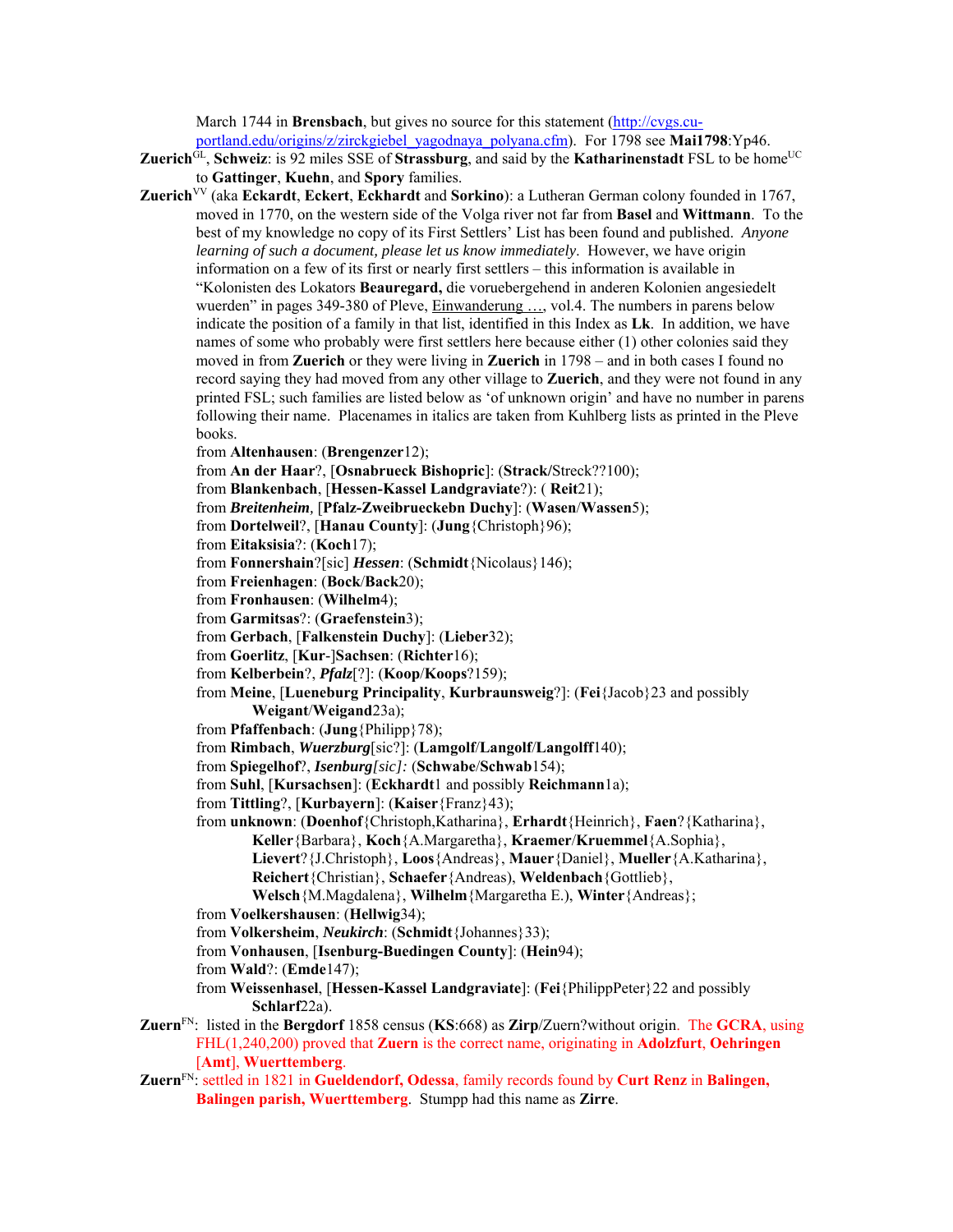- **Zueschen**, **Hessen-Kassel** [**Landgraviate**]: is 23 km SW of **Kassel** city and was said by the **Seelmann** FSL to be home<sup>UC</sup> to **Rundau**{Johann}.
- **Zug Canton, Switzerland**: said by the Kromm version of the **Jagodnaja Poljana** FSL to be home<sup>UC</sup> to a **Zentner** man who was sent here as an 1812 prisoner of war (p.35).
- **Zug**VV (aka **Gattung**, **Maruenskoje**): a Roman Catholic German colony founded in 1767, moved in 1770, on the eastern side of the Volga river not far from **Schoenchen**. To the best of my knowledge no copy of its First Settlers' List has been found and published. Anyone learning of such a document, please let us know immediately. However, we have origin information on a few of its first or nearly first settlers – this information is available in "Kolonisten des Lokators **Beauregard,** die voruebergehend in anderen Kolonien angesiedelt wuerden" in pages 349-380 of Pleve, Einwanderung …, vol.4. The numbers in parens below indicate the position of a family in that list, identified in this Index as **Lk**. In addition, I have identified two sets of names of others who possibly, or probably, were **Zug** first settlers. One set is composed of those listed in the **Zug** 1798 census, and, though old enough, were not found in any other colony's FSL, and were not listed in the 1780-1797 "movement tables" as coming from some other colony to **Zug** (those tables are preserved in **Mai1798**). A second much smaller set is composed of those listed in some other colony's 1798 census with the notation they had "come from Zug" with no indication anywhere that they had earlier been in any other colony prior to **Zug**. I consider families in both sets as prime **Zug** first settler suspects. In the following list the colony's initials and household number where they were found in 1798 are noted. Placenames in italics are taken from Kuhlberg lists as printed in the book Pleve edited:
	- from **Debing**?[sic?], **Wuerttemberg** [**Duchy**]: (**Braun**37);
	- from **Fonnershain**?[sic] *Hessen*: (**Schmidt**{Nicolaus}146);
	- from **Herbstein**, *Fulda [Bishopric]* [sic]*:* **Schneide**r{Nicolaus}91);
	- from **Herforst**?, [**Kur**-]**Trier**: (**Dornhof**{Adam}87);
	- from **Kelberbein**?, [**Kur**-]*Pfalz*: (**Kopp**/**Kohn**{Theobald}159);
	- from **Kougend**?: (**Fuchs**{Peter}145);
	- from **Muehlbach**: (**Hermann**{Matthias}139);
	- from **Neustadt**, [**Kur**-]*Mainz*:(**Diel**/**Diehl**{Anton}79);
	- from **Orb**, [**Kurmainz**]: (**Depperschmidt**{Michael}54, **Engel**{J.Adam}74, **Heil**{Philipp}60,

**Null**/**Knoell**/**Noll**{J.Adam}58, **Reberger**{Philipp}76, and possibly **Ihl**{Catharina}76)); from **Riegersdorf**?: (**Lotz**{Christopher}18);

- from **Sassendorf**, [**Bamberg Bishipric**]: (**Stecklein**/**Stocklein**{Simon}122);
- from **Vowelt**?: (**Heim**/**Keim**{Martin}75.

Other possible **Zug** first settlers: **Albert**{M.Elisabeth aka frau **Louis**}, **Bettiggei**?{Franz}, **Bittingheimer**{Anton, Johannes}, **Emer**{A.Maria aka frau **Lechner**},

- **Gateau**{Margaretha}, **Glass**{Nikloaus}, **Gorsch**?{Rosina}, **Graeb**{Simon},
- **Heckmann**{Daniel}, **Heiligmeier**{Stephen}, **Heimann**{unknown}, **Ihl**{Adam},
- **Ihl**{Philipp}, **Kraus**{Magdalena}, **Lang**{Georg}, **Lechler**{Appolonia}, **Louis**{Anton},
- **Luea{**Julianna aka frau **Strauss)**, **Luea**{Peter}, **Maier**{Georg, Johann[es]},
- **Maier**{Johannes}, **Marx**{Johannes}, **Masch**{Juliana}, **May**{Johannes},
- **Neustadt**{Margaretha(**Beck**)}, **Schmidt**{Herman}, **Schon**{Margaretha(nee **Kraus**)},
- **Strauss**{J.Peter}, **Strauss**{Leonard, Rosina}, **Strauss**{Leopold}, **Weisbecker**{J.Jakob). **Zuge**FN: see **Zuege.**
- **Zulauf**<sup>FN</sup>: said by the **Grimm** FSL to be from<sup>UC</sup> **Darmstadt** (no locality mentioned).
- **Zulauf/Zulauff<sup>FN</sup>{M.E.}: wife of Knobloch**{J.Heinrich} he said to be from<sup>UC</sup> **Wollmar**?, **Riedesel** (**Mueller** FSL #24). According to the **Buedingen** ML she had married **Knobloch** in **Buedingen**
	- 10 April 1766 (**Mai&Marquardt**#510. **KS**139 said her name was **Zulauff**.
- **Zumbaum**FN: see **Baum**.
- **Zumhof**GL, **Waiblingen** [**Amt**], **Wuerttemberg**: is 11 miles NE of **Waiblingen** town and was mistakently said by  $KS:437$  to be home<sup>UC</sup> to who went to **Glueckstal**.
- **Zustrin Poland or Silesia**: the GCRA found it associated with an Adam family in 1762.
- **Zuzenhausen, Kurpfalz**: is some 10 miles SW of **Heidelburg**, **Baden-Wuerttemberg**, and said by the **Bangert** FSL to home<sup>UC</sup> to a **Wirth** family.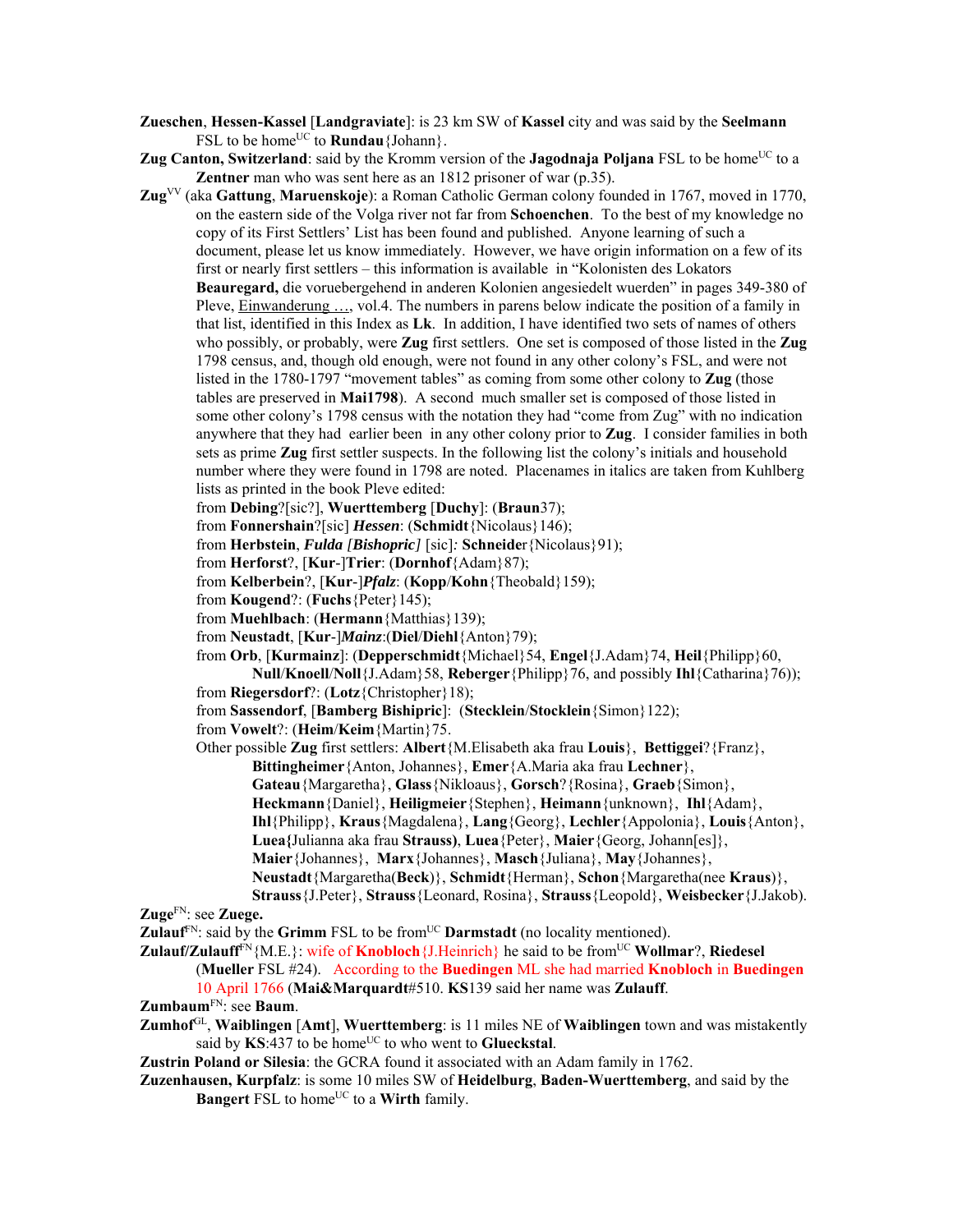**Zvonarevka**<sup>VV</sup>: a version of the Russian name for **Schwed**<sup>VV</sup>.

**ZvonarevKut**VV the Russian name of **Stahl-am-Karaman**.

- **Zwatzig/Zwetzig/Zweizig/Schwezig**{Georg}: this Lutheran fromUC **Baden-Durlach** [**Margraviate**] arrived at **Schleswig city, Schleswig Royal Duchy** in June 1761. With wife {Francisca} and 3 sons, he gained permission to leave **Denmark** (**EEE** p.654). By June 1765 they had settled in **Scherbakovka** FSL #8 which said he was from<sup>UC</sup> Spielberg. In 1798 mostly spelled Zwetzig (**Mai1798**:Sv6, 31, 49, 58 and Sb1).
- **Zwecker**{M.Margaretha}: **Martha Gruenemeier** and **Gerhard Lang** proved she was born 30 January 1719 in **Graben, [Baden-Durlach Landgraviate**] near **Neudorf** north of **Karlsruhe** and on 6 February 1731 she married there **Gruenemeier**{J.Matthias}. In 1756 they had a son born in **Graben**. Later they moved to **Denmark** (now **Schleswig-Holstein**) settling in the Friederichs Mohr colony on the Printenhof farmstead . {J.Matthias} died either there in 1761or later in **Beideck** after immigrating to Russia. She, as the widow **Gruenemeier**, then married **Gammerstrath** {Joseph}. For more information go to both http://cvgs.cuportland.edu/origins/g/gruenemeier\_beideck.cfm and to http://cvgs.cuportland.edu/origins/g/gammerstrath\_beideck.cfm . Together they probably were among **Beideck**'s First Settlers. She died prior to the 1798 census.
- **Zweibruechen**GS: this is the short form for **Pfalz-Zweibruechen Duchy** [**Herzogtum Zweibruecken**] (1735-1797) seated in Zweibruechen city (situated some 84 miles SW of **Frankfurt-am-Main**) and which held very extensive lands scattered through two modern-day German states: Rhineland-Palatinate and Baden-Wuerttemberg, In 1797 it was taken by France, and in 1815 by Bavaria. Usually its Kreis offices were in **Bergzabern**, **Guttenberg**, **Homburg**, **Lichtenberg**, **Meisenheim**, **Nohfelden**, **Schaumburg**, Zweibruecken and (after 1768) **Hagenbach**.
- [**Pfalz**-]**Zweibruechen** [**Duchy**] GS: see the previous entry. None of the following references mention any locality within the **Duchy**. Said by the **Bauer** FSL to be home<sup>UC</sup> to a **Fruehauf** family. Said by the **Cheisol** FSL to be home<sup>UC</sup> to **Leindecker/Leidecker** families. Said by the **Doenhof** FSL to be homeUC to a **Hergert** family. Said by the **Enders** FSL to be homeUC to frau **Berns**. Said by the **Grimm** FSL to be home<sup>UC</sup> to a **Heinz** family. Said by the **Katharinenstadt** FSL to be home<sup>UC</sup> to a **Wiesner** family. Said by the **Kraft** FSL to be home<sup>UC</sup> to a **Spingler** family. Said by Kulberg to be home<sup>UC</sup> to **Wagner**{Johannes} single115, **Wiesner**{Friedrich+w+5c}84. Said by the Leitsinger FSL to be home<sup>UC</sup> to a Schapert family and possibly to a **Hammel** family. Said by the **Louis** FSL to be home<sup>UC</sup> to a **Schwemling** family. Said by the **Mariental** FSL to be home<sup>UC</sup> to a **Oblinger** family as well as home<sup>UC</sup> to Frau Staub; the 1798 Mariental census says her maiden name was **Luetzig** (Mai1798:Mt55). Said by the Messer FSL to be home<sup>UC</sup> to **Manweiler** and **Schneider** families. Said by the **Norka** FSL to be home<sup>UC</sup> Gauri, **Hendreg**[Heinrich], and Muhr<sup>[</sup>Mohr] families. Said by the the **Rohleder** FSL to to be home<sup>UC</sup> to **Auer**, **Brungardt**/**Brumgard**, **Kohlmann**/**Kahlman**, **Reim**{Jacob}, {Matthias}, and **Rohr** families, as well as frau **Hergert** ${frac}$ 39. Said by the **Rheinhard** FSL to be home<sup>UC</sup> to a **Bolgert** family and to frau Wolf. Said by the **Schaefer** FSL to be home<sup>UC</sup> to the Lerch {Rudolph} family. Said by the **Schwed** FSL to be home<sup>UC</sup> to frau **Meitner**. Said by the **Urbach** FSL to be homeUC to frau **Hershleben**. Said by the **Volmer** FSL to be home to **Tag** and **Uhrich** families. Said by Kuhlberg to be home<sup>UC</sup> to the **Scherer** step-children in the **Roth**{Jacob} household of **Warenburg**.
- **Zweibruecken**GL, **Pfalz**: the **GCRA** found a source which says that the **Wittich** family that went to **Bergdorf** was here in 1780; see their book for detail. This surely is the same place as the previous entry.
- **Zweibruechen<sup>GS</sup>, Kurpfalz**: Said by the **Anton** FSL to be home<sup>UC</sup> to **Decker** and **Wohlschleier**? families. Said by the **Balzer** FSL to be home to a **Decker**{Philipp}family. This surely is the same place as the previous two entries.
- **Zweigard/Zweigardt**{Jacob/Jakob}: married **Jahn**{Catharina} 6 April 1766 in **Rosslau**  (**Mai&Marquardt**#893). **KS**136 has {Katharina}. **KS**165 has {Jakob}, 1765 [sic], and **Zweigardt**. Not identified in any later source.
- **Zweigat**<sup>FN</sup>: said by the **Preuss** FSL to be from<sup>UC</sup> **Endingen.** This name might be **Zweigert**; if so the family was in **Straub**<sup>VV</sup> by 1798.